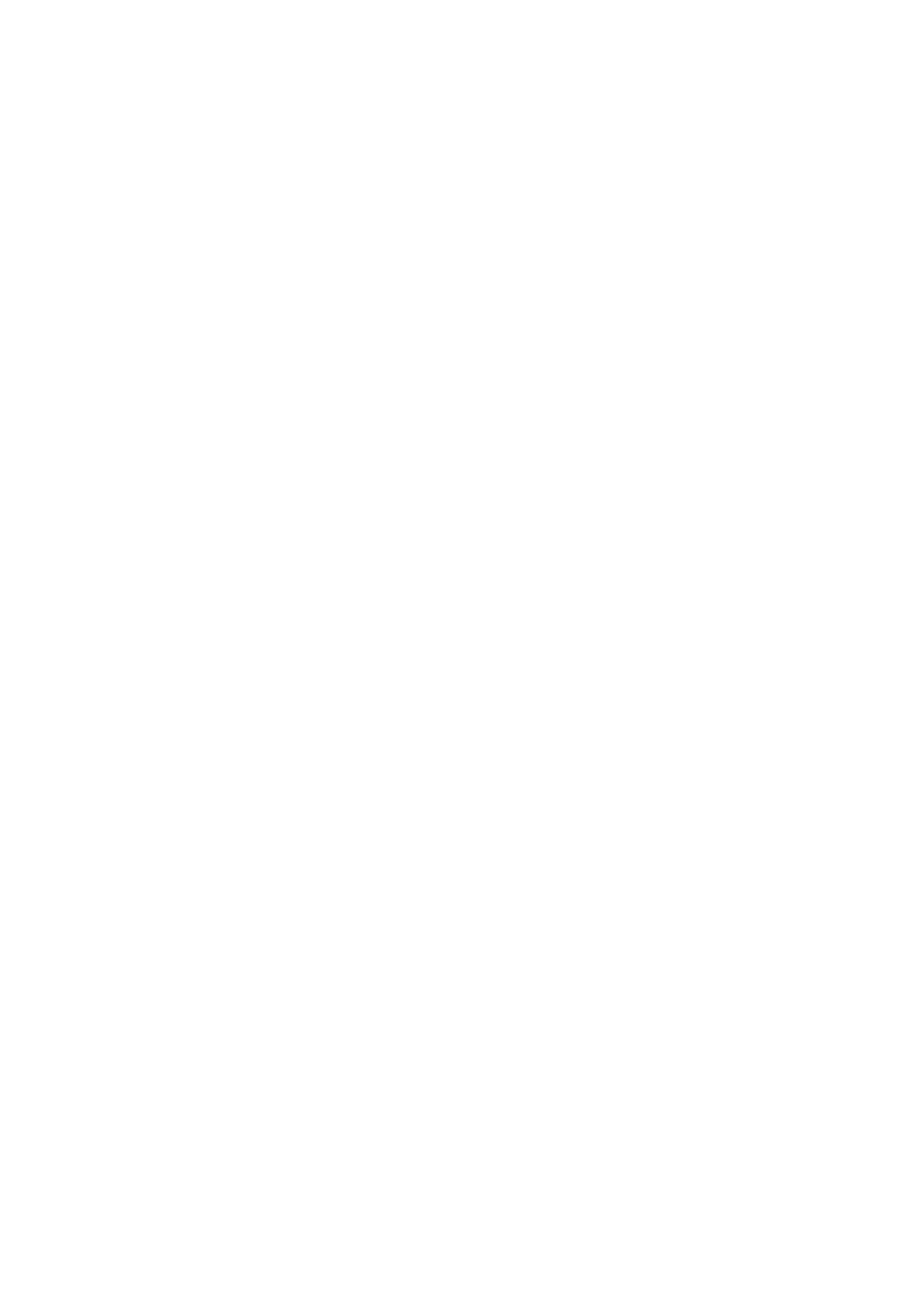The following presentation of the Faroe Islands has been prepared by the Landsbanki Føroya on behalf of the Government of the Faroe Islands.

# **CONTENTS**

| 1.  | <b>GEOGRAPHY AND POPULATION</b>                      | 4              |
|-----|------------------------------------------------------|----------------|
| 2.  | THE POLITICAL SYSTEM AND<br><b>FOREIGN RELATIONS</b> | 4              |
| 2.1 | THE GOVERNMENT AND ADMINISTRATION                    | 4              |
| 2.2 | THE FAROESE PARLIAMENT AND                           |                |
|     | <b>GOVERNMENT</b>                                    | 5              |
|     | 2.3 CURRENCY                                         | $\overline{7}$ |
|     | <b>2.4 FOREIGN RELATIONS</b>                         | 7              |
|     | <b>2.5 AGREEMENTS WITH DENMARK</b>                   | 7              |
| 3.  | <b>ECONOMY</b>                                       | 8              |
| 3.1 | THE FAROESE ECONOMY IN GENERAL                       | 8              |
| 3.2 | THE FISHING INDUSTRY                                 | 8              |
| 3.3 | <b>OTHER INDUSTRIES</b>                              | 10             |
| 3.4 | <b>LABOUR MARKET</b>                                 | 14             |
| 3.5 | <b>PRICES</b>                                        | 15             |
| 3.6 | <b>FOREIGN TRADE</b>                                 | 15             |
| 3.7 | <b>THE BALANCE OF PAYMENTS</b>                       | 16             |
| 3.8 | <b>INTERNATIONAL ENVIRONMENT</b>                     | 16             |
| 4.  | <b>PUBLIC FINANCE</b>                                | 17             |
| 4.1 | <b>FINANCIAL SYSTEM</b>                              | 17             |
| 4.2 | <b>PUBLIC INCOME</b>                                 | 17             |
| 4.3 | <b>PUBLIC EXPENDITURE</b>                            | 18             |
| 4.4 | <b>PAYMENTS FROM DENMARK</b>                         | 18             |
| 4.5 | <b>FOREIGN DEBT</b>                                  | 18             |
| 4.6 | <b>THE MUNICIPALITIES</b>                            | 19             |
| 5.  | <b>ECONOMIC DEVELOPMENT</b>                          | 20             |
| 5.1 | DEVELOPMENT IN THE CREDIT SYSTEM                     | 20             |
| 5.2 | <b>GOVERNMENT CASH FLOW BUDGET</b>                   | 20             |
| 5.3 | <b>POLICY</b>                                        | 21             |
| 5.4 | THE BALANCE OF PAYMENTS                              | 21             |
| 5.5 | SUMMARY                                              | 21             |
| 5.6 | <b>OUTLOOK</b>                                       | 21             |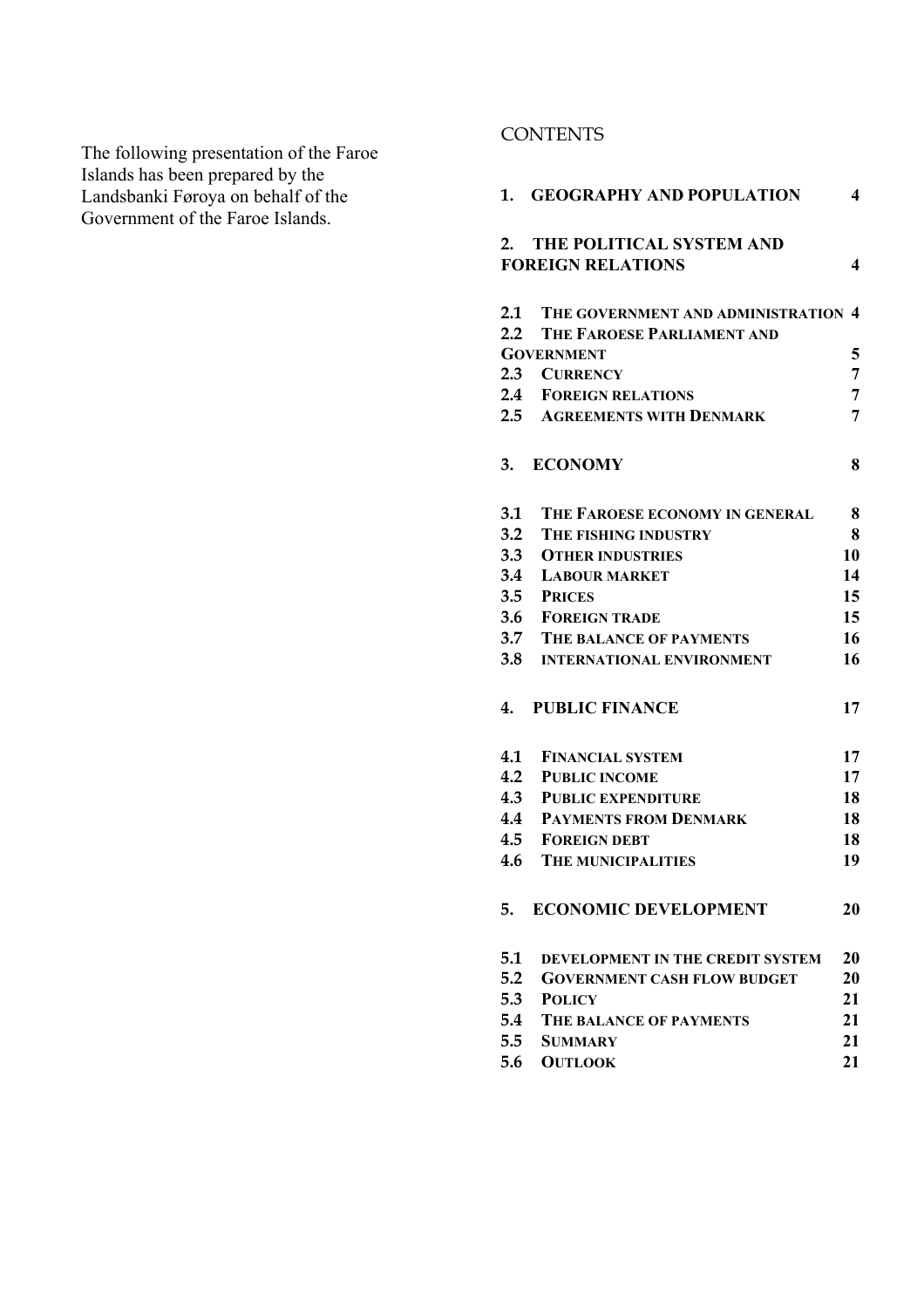#### 1. GEOGRAPHY AND POPULATION

The Faroe Islands is an isolated archipelago in the North Atlantic. The distance to the closest neighbor, the Shetland Islands, is just over 300 km. The distance to Iceland is about 450 km and to Norway roughly 675 km. The sailing distance to Copenhagen is about 1500 km.

 $\mathcal{L}_\mathcal{L} = \{ \mathcal{L}_\mathcal{L} = \{ \mathcal{L}_\mathcal{L} = \{ \mathcal{L}_\mathcal{L} = \{ \mathcal{L}_\mathcal{L} = \{ \mathcal{L}_\mathcal{L} = \{ \mathcal{L}_\mathcal{L} = \{ \mathcal{L}_\mathcal{L} = \{ \mathcal{L}_\mathcal{L} = \{ \mathcal{L}_\mathcal{L} = \{ \mathcal{L}_\mathcal{L} = \{ \mathcal{L}_\mathcal{L} = \{ \mathcal{L}_\mathcal{L} = \{ \mathcal{L}_\mathcal{L} = \{ \mathcal{L}_\mathcal{$ 

 $\mathcal{L}_\mathcal{L} = \{ \mathcal{L}_\mathcal{L} = \{ \mathcal{L}_\mathcal{L} = \{ \mathcal{L}_\mathcal{L} = \{ \mathcal{L}_\mathcal{L} = \{ \mathcal{L}_\mathcal{L} = \{ \mathcal{L}_\mathcal{L} = \{ \mathcal{L}_\mathcal{L} = \{ \mathcal{L}_\mathcal{L} = \{ \mathcal{L}_\mathcal{L} = \{ \mathcal{L}_\mathcal{L} = \{ \mathcal{L}_\mathcal{L} = \{ \mathcal{L}_\mathcal{L} = \{ \mathcal{L}_\mathcal{L} = \{ \mathcal{L}_\mathcal{$ 

 $\mathcal{L}_\mathcal{L} = \{ \mathcal{L}_\mathcal{L} = \{ \mathcal{L}_\mathcal{L} = \{ \mathcal{L}_\mathcal{L} = \{ \mathcal{L}_\mathcal{L} = \{ \mathcal{L}_\mathcal{L} = \{ \mathcal{L}_\mathcal{L} = \{ \mathcal{L}_\mathcal{L} = \{ \mathcal{L}_\mathcal{L} = \{ \mathcal{L}_\mathcal{L} = \{ \mathcal{L}_\mathcal{L} = \{ \mathcal{L}_\mathcal{L} = \{ \mathcal{L}_\mathcal{L} = \{ \mathcal{L}_\mathcal{L} = \{ \mathcal{L}_\mathcal{$ 

The Faroe Islands consists of 18 islands, mostly separated by narrow sounds. Of the 18 islands, 17 are inhabited. The total area is 1,399 km2. The largest island is Streymoy (373.5 km2) and the capital, Tórshavn, is situated there.

The population of the Faroe Islands totaled 47,704 at the beginning of 2003. Of this number, 18,420 lived in the Tórshavn municipality and 4,794 in Klaksvík, which is the second largest town.

The distance from the northernmost point of the archipelago to the southernmost is 113 km, and the distance from east to west is 75 km. The highest point, Slættaratindur, is 882 m and the average elevation above sea level is just over 300 m; the total coastline is 1,117 km.

The climate is typically oceanic; the weather is moist, changeable and at times windy. Due to the influence of the Gulf Stream, there is little variation between winter and summer temperatures. For example, the average temperatures in Tórshavn during the coldest and warmest months are 3°C and 11°C, respectively. The shortest period of daylight is five hours and the longest 19 hours.

#### 2. THE POLITICAL SYSTEM AND FOREIGN RELATIONS

#### **2.1 The government and administration**

Until 1948, the Faroe Islands was formally a county of the Kingdom of Denmark, although the islands have always enjoyed some special privileges in a number of respects.

Act No. 137 of the Kingdom of Denmark (the Home Rule Act) promulgated on 23 March 1948 accorded Home Rule to the Faroe Islands whereby it obtained the status of a self-governing community within the Kingdom of Denmark. In the Act, the Faroese language and the Faroese flag are acknowledged.

The Faroe Islands elects two representatives to the Folketing (Danish Parliament). On 20 November 2001, the Sambandsflokkurin (Unionists) and the Tjóðveldisflokkurin (Republicans) each won a seat in the Folketing, while the Javnaðarflokkurin (Social Democrats) and the Fólkaflokkurin (Conservatives) lost their seats.

The fundamental principle of the Home Rule Act is that the administration of all local matters should be transferred to Faroese authorities. On the other hand,

matters of common interest for the realm are handled by the High Commissioner who represents the Kingdom's authority in the Faroe Islands.

Matters relating to the Faroe Islands are divided into Special Matters and Joint Matters:

#### **1) Special matters**

In these areas, the Løgting (Faroese Parliament) has legislative authority and the Landsstýri (the Faroese Government) has executive power.

There are two types of special matters:

- a) Matters that can be assigned to the Faroese Government, if it or the Danish Government so wishes.
- b) Matters that, after prior negotiations between the parties, wholly or partly, can be assigned to the Faroese Government.

The areas that are assigned to the legislative and administrative bodies in the Faroe Islands are, for instance, financial and economic matters, industry,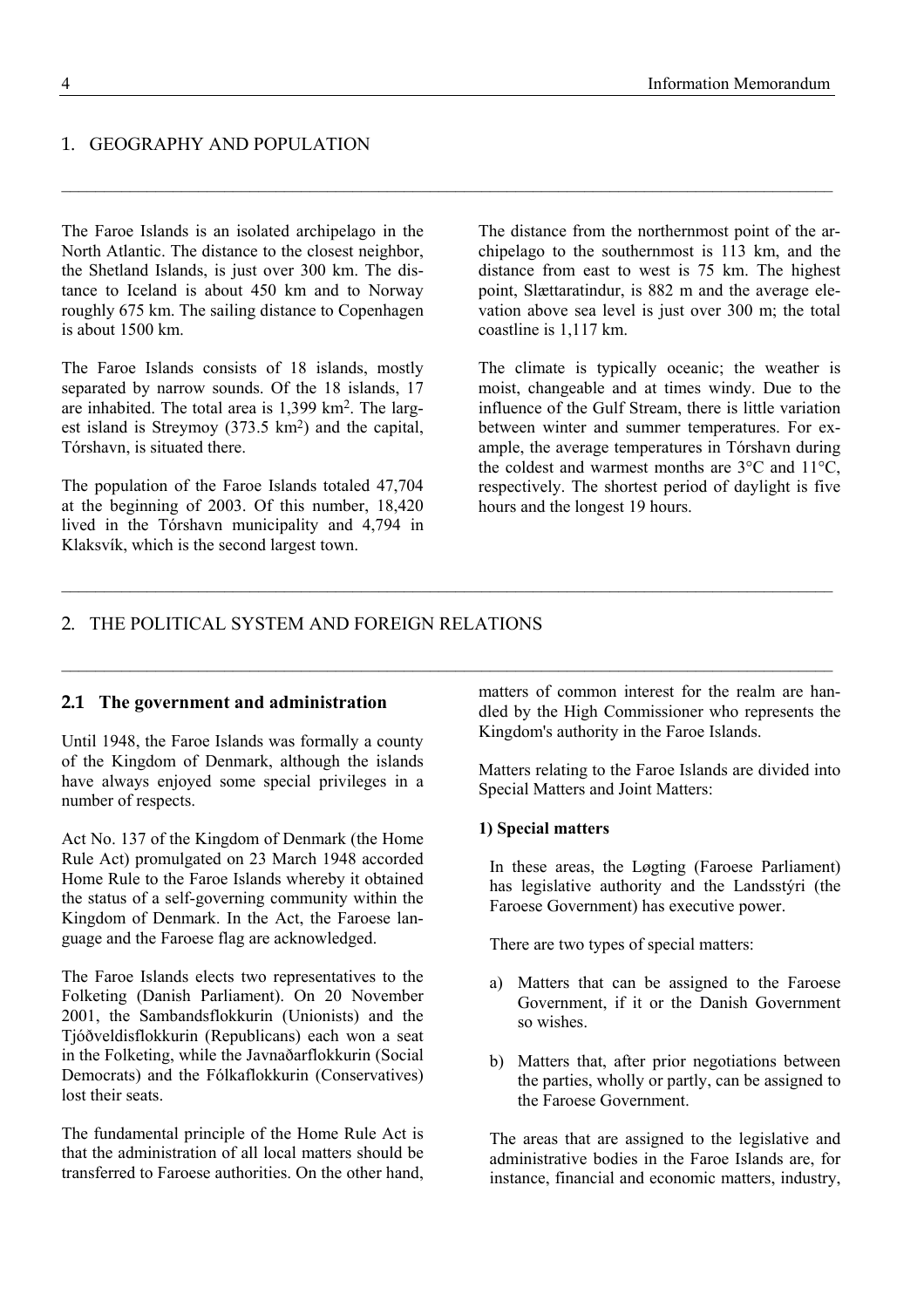foreign trade and resources in the subsoil. In early 2002, the educational system was officially assigned to the Faroe Islands and the State block grants from Denmark were reduced accordingly.

Certain matters of particular Faroese concern still fall within the jurisdiction of the Danish authorities in accordance with the agreement between the High Commissioner and the Faroese Government.

#### **2) Joint matters**

These are administered by the Danish Government according to the laws of the Kingdom of Denmark. Foreign policy, judicial matters and social legislation are primarily joint matters.

The provisions of the Act stipulate, however, that the administration of certain matters of common concern can be wholly or partly assigned to the Faroese Government or undertaken by the Danish and Faroese authorities jointly.

The Faroese Government now administers the social welfare system and the health services, etc. The legislative authority still lies with the Danish Government, but legislation has to be ratified by the Faroese Parliament for it to be applicable to the Faroe Islands.

To cover joint matters, the Faroe Islands receives State block grants from Denmark.

Areas that generally concern the Faroe Islands only, especially matters concerning Home Rule procedures, rest with the Department of the Danish Prime Minister. The Office of the High Commissioner is under this department. The main rule, however, is that Faroese matters managed by the Danish Government are handled by the relevant Danish ministry.

#### **2.2 The Faroese Parliament and Government**

The Faroe Islands is governed by the Løgting<sup>1</sup>, which is the legislative body dealing with special matters and joint matters, etc. Laws passed by the Faroese Parliament pertaining to special matters are termed "Løgting Acts", and to enter into effect must receive the consent of the Løgmann, the Prime Minister of the Faroe Islands. Laws on joint matters passed by the Folketing must be ratified by the Løgting to be applicable to the Faroe Islands. These laws are termed "Danish Kingdom Law Recommendations".

The Faroese Parliament is elected every four years, however, a majority of the members of Parliament or the Prime Minister may call an unscheduled election. There is universal suffrage for those over the age of 18. The Parliament consists of up to 33 members of which 28 are directly elected from the various constituencies and up to 5 are distributed according to a special at-large system. There are 7 constituencies2 comprised of geographical regions and at present there are six political parties represented in the Parliament. The last election was held on 27 April 2002 and the outcome is shown below.

In addition to being divided into the usual spectrum of political left and right, the electorate is also divided in accordance with the attitude towards the political relationship with Denmark, in particular to what extent the Faroe Islands should or should not be independent of Denmark.

The executive or administrative body is called the Landsstýri3. In June 2002, the Fólkaflokkurin, Tjóðveldisflokkurin, Sjálvstýrisflokkurin and the Miðflokkurin formed a coalition government. The principal goal of this government is to make the Faroe Islands more economically independent and self-supportive, so that the Faroese people, without economic or administrative restrictions, can decide their constitutional future.

In the election of 1998, independence was the major issue and the parties in favor of autonomy gained

<sup>1</sup> www.logting.fo

<sup>2</sup> Vágar, Northern and Southern Streymoy, Eysturoy, Norðoyggjar, Sandoy and Suðuroy.

 $3$  www.fl.fo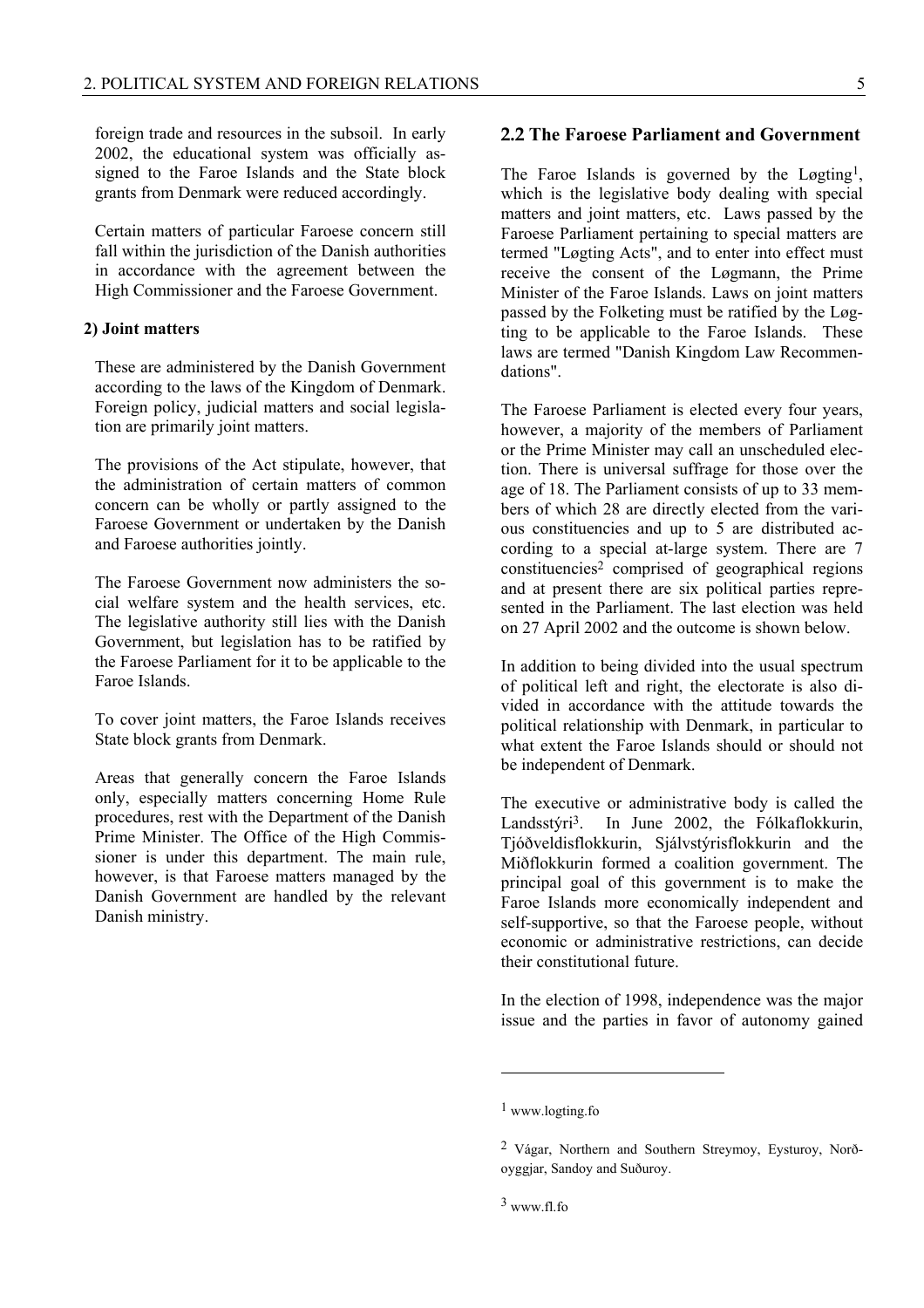the majority. These same parties, in addition to the Midflokkurin party, still comprise the government. However, the pursuit of independence has been

transformed into a process of overtaking more of the joint matters on a "step-by-step" basis.

#### **Føroya Løgting (the Faroese Parliament) now has the following composition:**

|                                                             | 1998                   |                    | 2002                             |       |
|-------------------------------------------------------------|------------------------|--------------------|----------------------------------|-------|
|                                                             | Percentage<br>of votes | Number of<br>seats | Percentage of Number of<br>votes | seats |
| Tjóðveldisflokkurin (Republicans, for independence):        | 23.8                   | 8                  | 23.7                             | 8     |
| Fólkaflokkurin (Conservatives, moderate autonomists):       | 21.3                   | 8                  | 20.8                             |       |
| Sjálvstýrisflokkurin (Conservatives, moderate autonomists): | 7.7                    | $\overline{2}$     | 4.4                              |       |
| Miðflokkurin (Christian Center Party):                      | 4.1                    |                    | 4.2                              |       |
| Coalition forming the Government (as of 6 May 02)           | 56.9                   | 19                 | 53.1                             | 17    |
| Javnaðarflokkurin (Social Democrats, moderate unionists):   | 21.9                   |                    | 20.9                             |       |
| Sambandsflokkurin (Conservatives, unionists):               | 18.0                   | 6                  | 26.0                             |       |
| <b>Others</b>                                               | 3.3                    | $\theta$           | 0.0                              | 0     |
| Opposition:                                                 | 43.2                   | 13                 | 46.9                             | 15    |

The Faroese Parliament elected in 1994 was the first parliament to function under a new system of governing based upon ministerial directorates. The executive currently is divided into nine ministries:

- The Office of the Prime Minister
- The Ministry of Justice
- The Ministry of Finance
- The Ministry of Fisheries and Maritime Affairs
- The Ministry of Trade and Industry
- The Ministry of Family and Health
- The Ministry of Social Affairs
- The Ministry of Culture and Education
- The Ministry of Petroleum and the Environment

A director general, who reports to the minister in charge, heads each ministerial directorate. The directorates are again split up into different divisions with sub-directors.

The number of ministers was intended to match the number of directorates, however, for political considerations the number of ministers may vary. At present, there are nine ministers comprising the Faroese Government:

**Anfinn Kallsberg**, Prime Minister (Fólkafl.), minister for constitutional affairs, central administration and foreign policy.

**Høgni Hoydal,** Deputy Prime Minister (Tjóðveldisfl.), minister for home rule relations, municipal affairs, justice and Nordic affairs.

**Karsten Hansen** (Tjóðveldisfl.), minister for finance and economic affairs.

**Jacob Vestergaard** (Fólkafl.), minister for fisheries, the fish processing industry and sea transport.

**Bill Justinusen** (Miðflokkurin), minister for familyand health affairs.

**Páll á Reynatúgvu** (Tjóðveldisfl.), minister for social affairs.

**Høgni Hoydal** (Tjóðveldisfl.), acting minister for education and cultural affairs.

**Bjarni Djurholm** (Fólkafl.)**,** minister for trade and industry.

**Eyðun Elttør** (Sjálvstýrisfl.), minister for petroleum and environmental affairs.

Anfinn Kallsberg, Høgni Hoydal, Bjarni Djurholm and Páll á Reynatúgvu were elected to the Parlia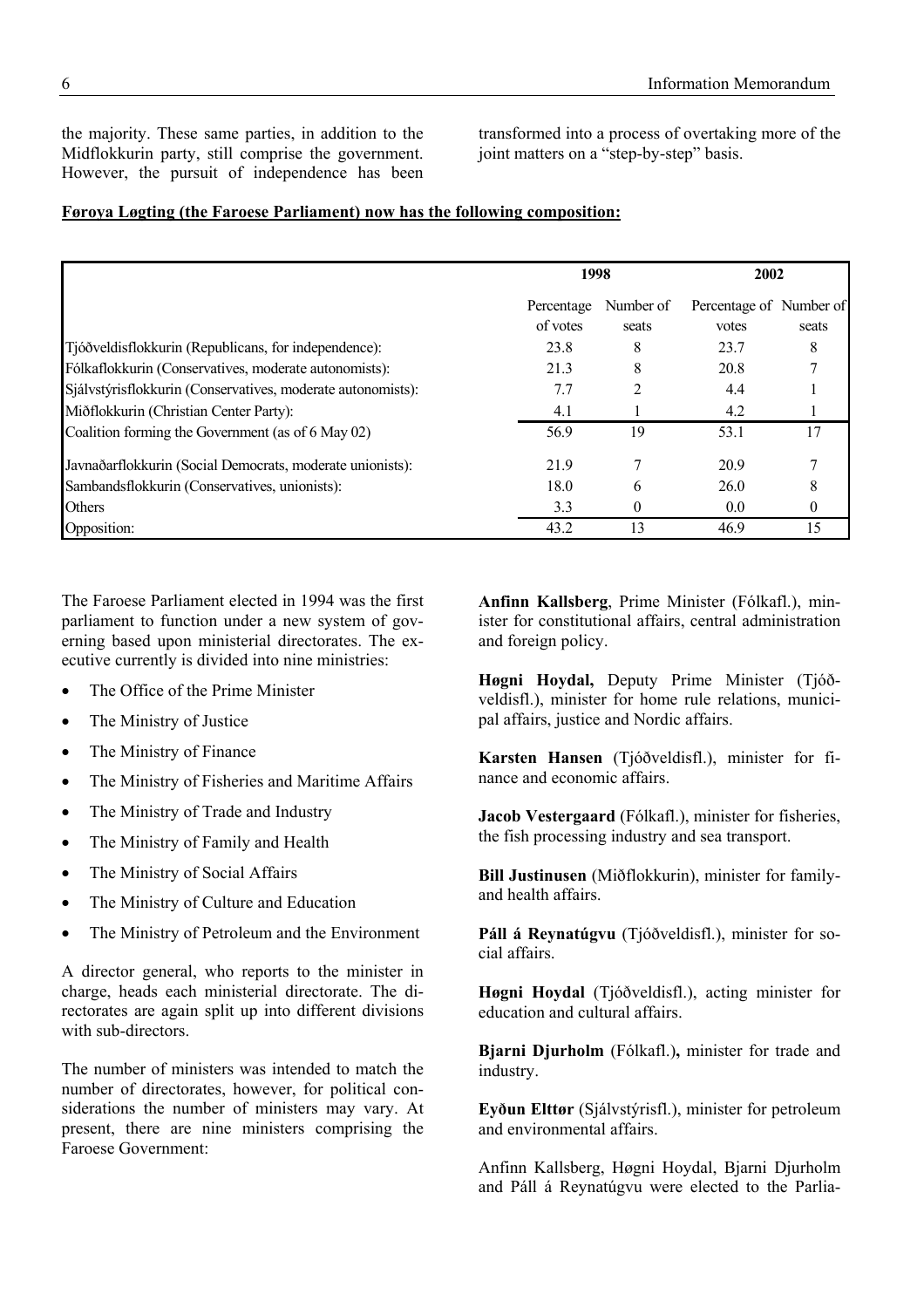ment and yielded their seats to their alternates upon entering the government.

#### **2.3 Currency**

The currency of the Faroe Islands is the Faroese króna, issued by the National Bank of Denmark. Unique Faroese notes are in circulation in the Faroe Islands and are constituted by a currency board as defined by Danish law as equal in value to the Danish krone. The base of the Faroese króna is the amount of Danish krone deposited in an account in the Danish Central Bank at a ratio of 1 to 1. Though the notes used in the Faroe Islands are Faroese, the coins are the same as those in circulation in the remainder of the Danish Kingdom. Faroese and Danish notes are fungible in the Faroe Islands.

A new series of Faroese notes is being issued. A new 50-króna note was issued in the summer of 2001 and was followed by a 100-króna note in early 2003. The rest of the series, a 200, 500 and 1000 króna note is due out before the end of 2004.

Concerning the future of Faroese currency, the Danish people rejected the Euro in 2001. This essentially preserved the status quo for the short term. It is likely that a new referendum on the Euro will be held in Denmark within a few years.

#### **2.4 Foreign relations**

In general, the Danish Government has the responsibility for the foreign affairs of the whole Kingdom, including the Faroe Islands. However, it has become common practice for the Faroese Government itself to conduct negotiations involving fishing and trade agreements with other countries, although assisted by the Danish Foreign Office.

The particular status of the Faroe Islands, as well as the unique structure of trade and industry, makes it difficult to share common interests and views with Denmark on a number of areas regarding international co-operation and bilateral or multilateral agreements. Therefore, various treaties and international agreements, which are subject to the consent of the Danish Parliament and which are of special Faroese concern, are to be submitted to the Faroese Parliament for review.

Because of this, Denmark's participation in international economic organizations does not automatically include the Faroe Islands. Negotiations are often conducted with the Faroe Islands at a later stage and this explains the time lag before the Faroe Islands joins various international organizations. For instance, Denmark subscribed to GATT in 1950 and the Faroe Islands in 1954.

Unlike Denmark, the Faroe Islands is not a member of the European Union. In 1974, the Faroese Parliament voted unanimously against applying for membership. Recently, some parties have sought to re-open the question to investigate the current conditions of membership, but discussions have not gained any momentum.

#### **2.5 Agreements with Denmark**

Because of the economic crisis in the first half of the 1990s, many agreements have been entered into between the Danish and the Faroese Governments.

The aim of the first agreements was to ensure the continuation of the two biggest banks at that time, Sjóvinnubankin and Føroya Banki, and to ease the Faroese exchequer's lack of liquidity. These agreements included restrictions on the economic policy of the Faroe Islands, e.g., the ability to borrow and / or guarantee loans.

The latest agreement entered into force on 10 June 1998. It deals with Faroese debt repayments, rescission of previous agreements, etc. The Danish Government also observed in this agreement the Faroese Government's objective to make the Faroe Islands a sovereign state.

Three rounds of negotiations were held without reaching an agreement on how to settle the transition period between the present status and future independence.

Now, the Faroese Government is pursuing a new course. The plan is to take over as many special matters as possible within the Home Rule Act. In the current coalition agreement, the planned takeovers include the State Church, immigration and family-related judicial matters. The Danish authorities seem to be willing to follow through with this endeavor.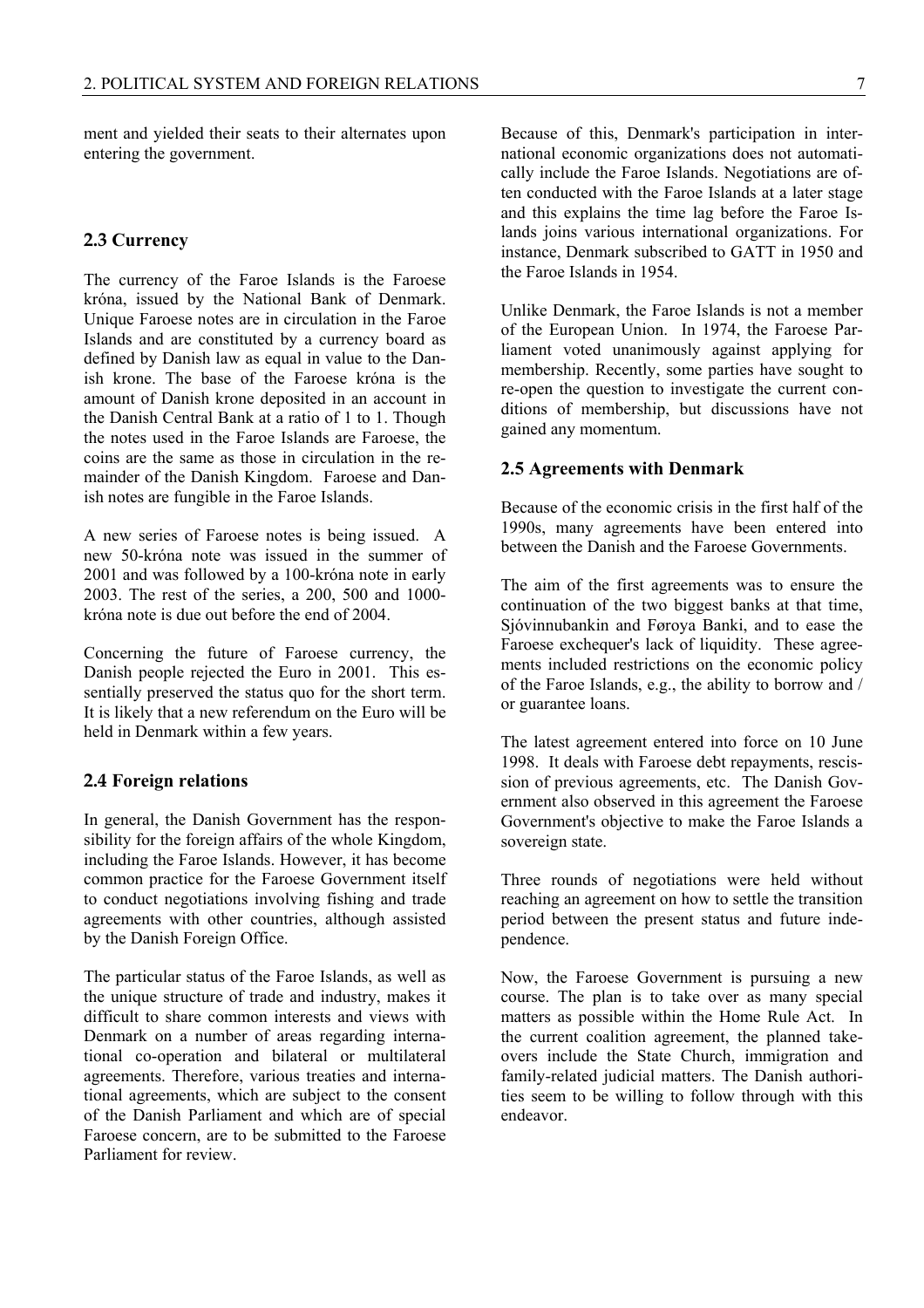### 3. ECONOMY

#### **3.1 The Faroese economy in general**

The Faroe Islands is an industrialized country with a standard of living comparable with the other Nordic countries. The economy is mainly founded on the fishing industry, sea farming and subsidies from Denmark.

Any economy based on only two industries is bound to be vulnerable to the cyclical change in those industries, especially when both are related to the fishing industry. Prices and catches are volatile and these have left their mark on the economic history of the islands.



The subsidy from Denmark steadily grew over the years up to 2002. During the depression years of 1991 - 1994, the state transfer in percentage terms increased to almost a quarter of GDP, but by 2002 it had decreased to about 8% of GDP (Appendix D, Table 4).).

Prior to the economic depression, the Faroese Gross National Income (GNI) per capita was above the Danish GNI per capita, due to the Danish Government subsidy. Now the GNI per capita is lower (Appendix C, Table 1).

Efforts to diversify the economy have been made, but so far without any notable success.

#### **3.2 The fishing industry**

 $\mathcal{L}_\mathcal{L} = \{ \mathcal{L}_\mathcal{L} = \{ \mathcal{L}_\mathcal{L} = \{ \mathcal{L}_\mathcal{L} = \{ \mathcal{L}_\mathcal{L} = \{ \mathcal{L}_\mathcal{L} = \{ \mathcal{L}_\mathcal{L} = \{ \mathcal{L}_\mathcal{L} = \{ \mathcal{L}_\mathcal{L} = \{ \mathcal{L}_\mathcal{L} = \{ \mathcal{L}_\mathcal{L} = \{ \mathcal{L}_\mathcal{L} = \{ \mathcal{L}_\mathcal{L} = \{ \mathcal{L}_\mathcal{L} = \{ \mathcal{L}_\mathcal{$ 

The Faroese economy can be characterized as a mono-economy that is very dependent on the fishing industry. This statement is supported in the export account, of which fish products on average account for more than 95 percent of the export value (Appendix E, Table 3).



Since nearly all the fish products are exported, the Faroese economy is very sensitive to the market. Consequently, the export income can fluctuate significantly from one year to the next because of changes in catch and price, and these fluctuations spread quickly throughout the economy. This is clear from the figure above, where the trend of the value of exported fish is very similar to the trend of GDP.

More than a quarter of GDP comes from the fishing and fish processing industries (Appendix C, Table 2). The fishing industry is also the basis for other sectors, such as shipyards and industries equipping the fishing industry.

#### 3.2.1 Development

Before the mid-1970s, the Faroese fishery was mainly based on fishing in foreign waters. The extension of national fishing boundaries, however, necessitated to a significant degree a re-organization of the Faroese fishing industry towards exploiting the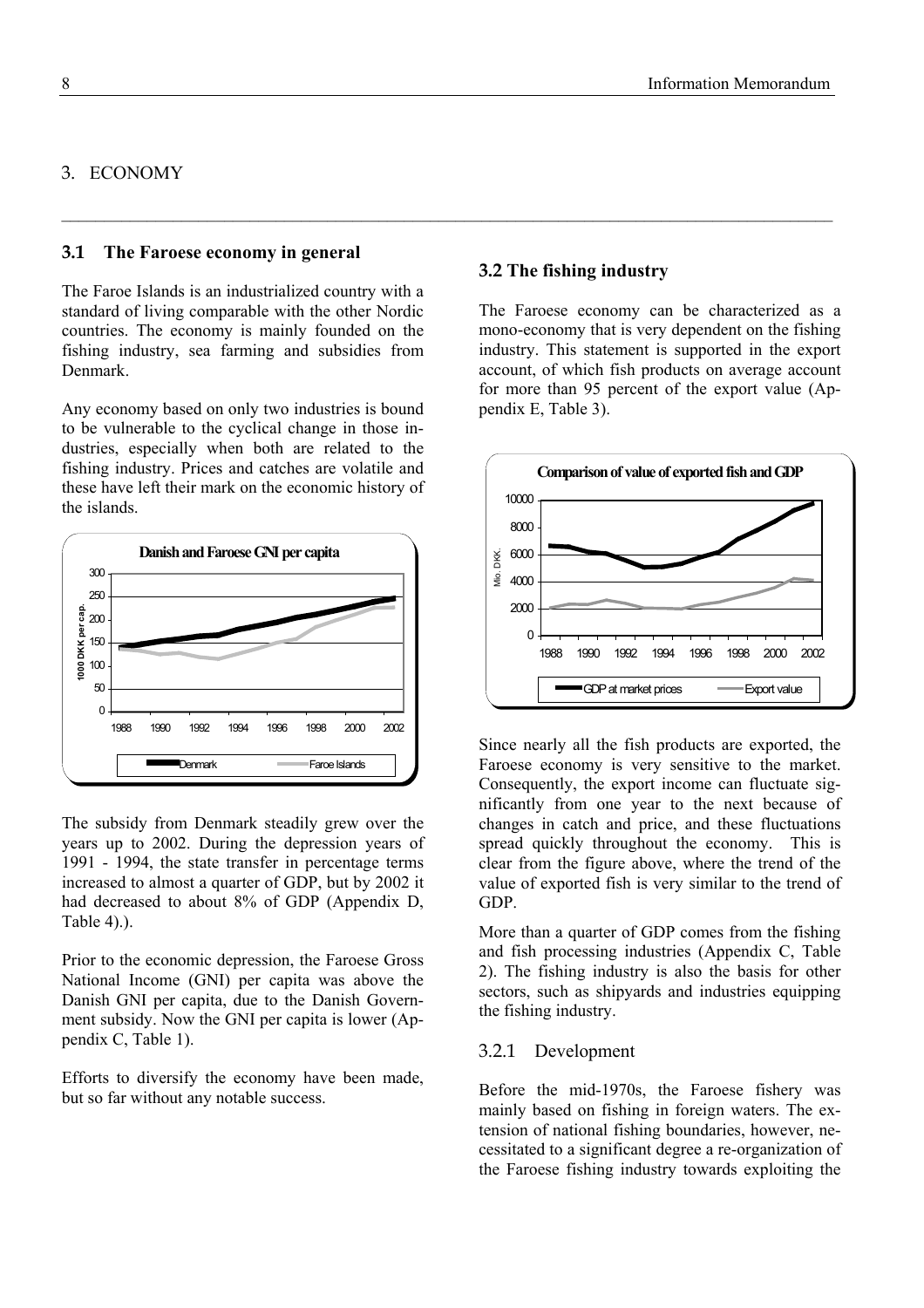resources in Faroese territorial waters. Today, about 40% of the fish export value still comes from fishing in foreign and international waters, although most of the fishing in foreign waters is reimbursed by reciprocal rights in Faroese territorial waters.

After the transition period, a problem concerning surplus capacity became clear and this grew worse during the expansion of the fleet in the 1980's. In addition, the fleet was becoming increasingly more effective due to more efficient fishing methods partly because more modern fishing equipment was increasingly used. This increasing pressure, mixed with a deterioration of the fishing stocks from natural causes, resulted in a slump in catches, especially for cod, haddock and saithe, which make up most of the catch destined for human consumption.

Beginning in the early 1970s, the fishing industry also became increasingly subsidized and this twisted the market forces in unfortunate ways. Finally in 1992, the subsidies were replaced by a capital subsidy and later in 1998, removed altogether. Now the fishing industry relies very little on subsidies, although some indirect measures have been introduced instead.



Around this time, a condemnation plan was initiated whereby the ship owners were paid to give up their fishing vessels4. This resulted in a capacity reduction of around 30%. The intent of this plan was to increase the catch for each remaining vessel and in the end, increase the competitiveness and the total catch.

 $\overline{a}$ 

Approaching the mid-1990s, the cod stock turned out to be in better shape than previously estimated and the catch of cod increased gradually from 1993 to 1997. The export value, however, did not increase as much because a large portion of the export was unprocessed fish. Over a five-year period, this has changed partly because of more local processing, but more specifically because of a general increase in world market prices, especially for cod. In 2002, the prices were lower again, but the total catch was one of the best ever.

Statistically, total catches by Faroese ships in general increased from 1993 to 2002, but there were differences among the various species, as can be noted in Appendix G, Table 1. Year 2002 was even better than 2001 and this is visible in the export weight statistics as well, but the total value is about the same.

The general increase in prices and the overall growth in catches within Faroese territorial waters has resulted in an elevation of the export value. From 1998 to 2002, the total export value increased by 47%, while the landed weight increased somewhat less. This even understates the actual value increase, because the catch of the cheaper blue whiting has grown by a multiple of 13 since 1996.

#### 3.2.2 Fisheries management

Quotas (TAC) were introduced by law in 1994, but by June 1996 the quotas were replaced by a new system of "Fishing Days". The new system focuses on viability and takes into account the differences in fishing gear and relative size of the vessels. The number of Fishing Days in a fishing year (commencing on 1 September) is set by law on the recommendation of an advisory board, comprised of representatives from in and around the industry. The recommendation is based on estimates of the fish stocks and the level of fishing effort. Each ship within each group thus gets a certain number of fishing days in which it may fish. Therefore, the TAC quota is a guiding factor rather than an exact amount. Fishing days are partly tradable.

The advantages of a fishing-days system compared to a quota system are mainly that vessels can take all their catch ashore rather than throwing fish overboard and furthermore curtails the fraudulent practice of landing fish under a false name. The disadvantages are mainly that the system is not efficient in protecting specific species and it does not take

<sup>4</sup> Development of fleet. See Appendix G, Table 2 and 3.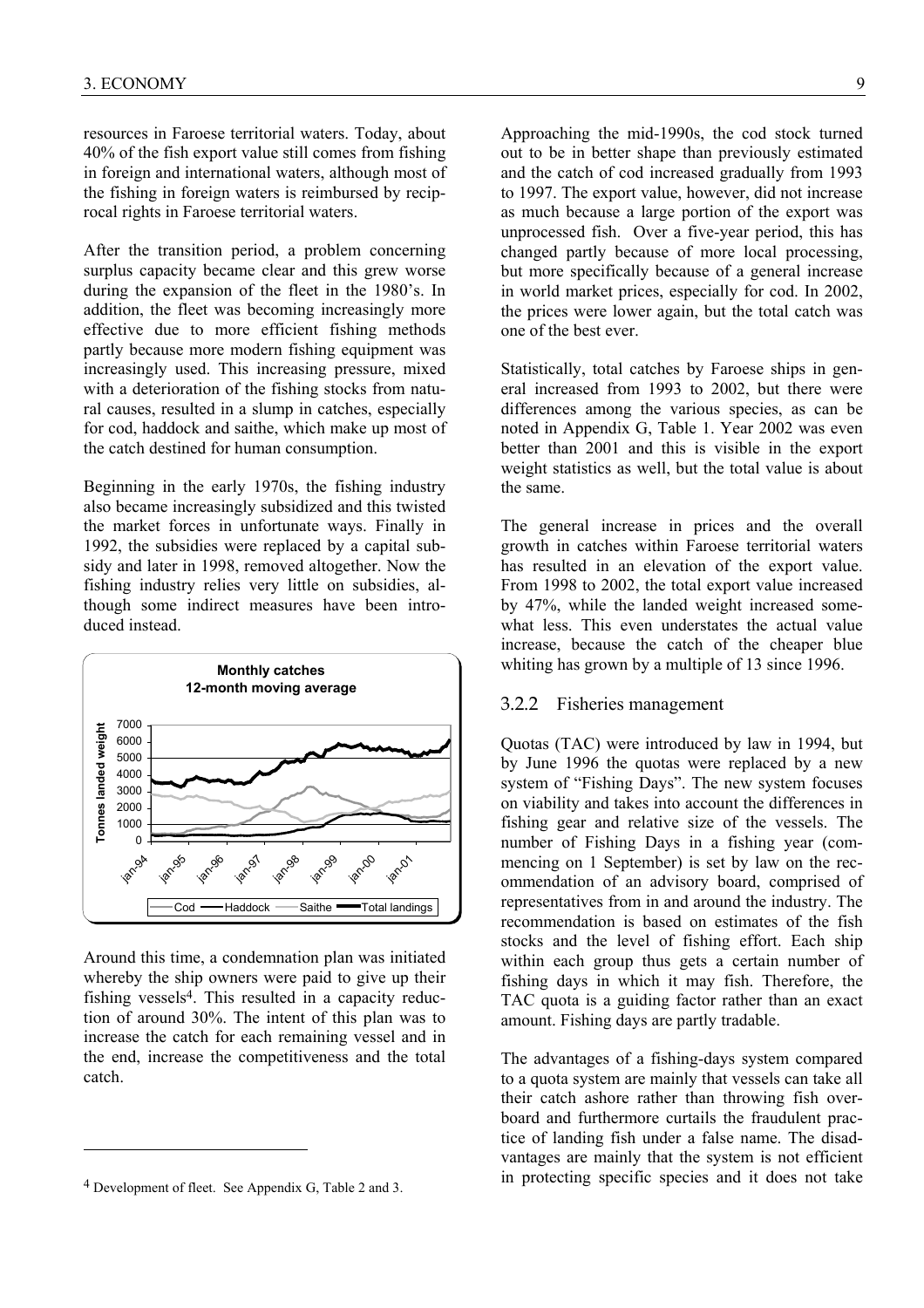into account technological improvement over the years. For these reasons, it is necessary to adapt the number of fishing days to the catching capability, which increases over the years.

Although there has been significant restructuring within the fishing industry, there still is a slight over capacity of vessels. Other means, such as limiting the number of fishing days and encouraging fishing of other species are being used to diversify and, hence, reduce the capacity indirectly. Restrictions are also enforced by limiting and banning fishing in specific areas for longer or shorter periods. This is especially useful for the protection of spawn and young fish.

The Faroese fishing fleet catches various species of fish. See Appendix G, Table 1. The catches of cod, haddock, saithe and redfish in Faroese waters are mostly chilled and processed to fillets. Blue whiting and Norwegian pout are processed into animal feed, fishmeal and fish oil.

# **3.3 Other industries**

#### 3.3.1 Aquaculture

The fish farming industry<sup>5</sup> is a relatively new industry in the Faroe Islands. It started in the early 1980s and has since emerged into the second most important contributor to the Faroese economy. Production has been volatile over the years. In 2002, the production was around 45,000 tonnes and the export value DKK 943 million, which corresponds to 23% of total export. The production was just below the record year of 2001, but prices have remained low and hence the value was about the same.

In the early 1990s, the industry was in distress and the number of licenses went from 60 to about 15 through a series of mergers and acquisitions. Vertical integration took place such that companies now, wholly or partly, own the production from smolt to processing factory. This also allowed for larger permits and a foundation for better planning in production, less strain on the environment and a better financial result. The boom in the industry has also attracted foreign investments, but foreign ownership is by law restricted to 33% of equity.

 $\overline{a}$ 

The outlook for the industry is gloomy at the moment. After a period of high growth, yet volatile prices, the industry has run into major problems with infectious salmon anemia (ISA) and expectations are greatly reduced. Prices have been below production costs in the first quarter of 2003 and all together this has drained many companies financially, reducing the number of fish being set out.

The harvest in 2003 is expected to be a little lower than 2002, but for 2004 and 2005 estimates are down to 38,000 and 30,000 tonnes, respectively. For the industry though, future price development is of greater importance. One thing that could change this scenario is if an ISA vaccine would prove to be successful. It is not clear if the EU will allow this or if it will be as effective as hoped.

There has been a tendency towards more processing of sea-farmed fish. Traditionally, farmed fish has been exported iced or frozen, but a growing share has been processed to smoked or dinner-ready portions. The portion of processed fish did not increase in 2002, but growth is expected to pick up again in 2003, as prices and projected harvest are both down.

The fish farming industry conducts research to improve the quality and efficiency of production. There is also ongoing research in the farming of other species of fish, mainly cod and halibut, but so far this has not proven to be commercially viable.

#### 3.3.2 Whaling

The pilot whale still contributes considerably to the meat supply in the Faroe Islands. Total catch was 162 tonnes or 4 kilos per person in 2002. The blubber, which is also eaten, amounted to 145 tonnes.

Catches have varied between zero and 900 tonnes in recent years. Although these catches are significant to the Faroese, the annual catch is only about 0.1% of the total stock of pilot whales in the North Atlantic. Therefore, the catch poses no threat to the pilot whale stocks.

#### 3.3.3 Agriculture

Farming in the Faroe Islands is quite insignificant. Only about one percent of GDP in factor prices is derived from farming. The seven and a half million litres of milk produced in 2002 meets the domestic demand. The domestic production of other dairy products is open to competition from abroad, yet

<sup>5</sup> Farming of salmon and trout.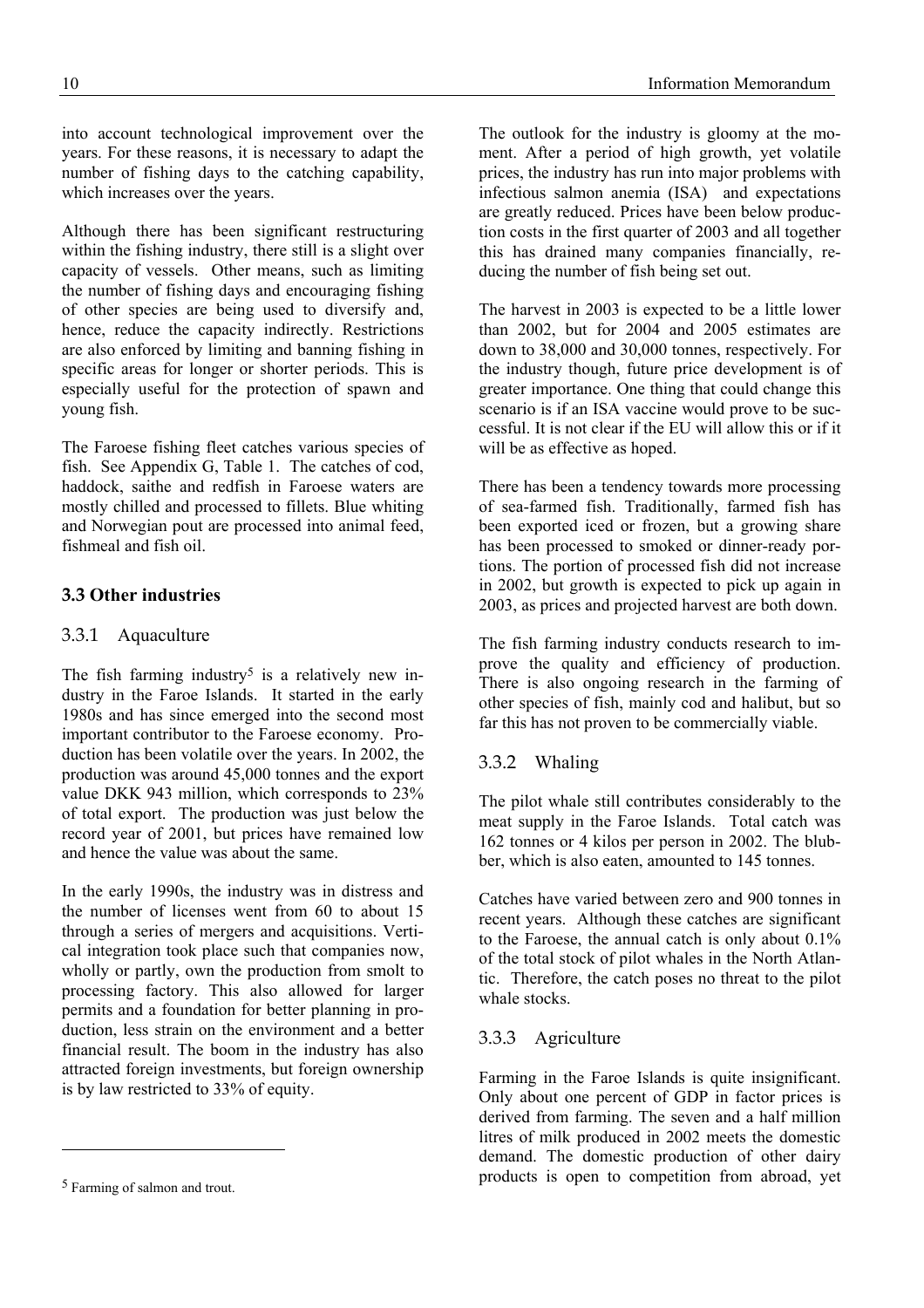about 75% of the home market is supplied by domestically produced products.

The annual production of mutton is on average 500 tonnes, which corresponds to 40% of the total demand. The production of beef and beef products amounts to around 110 tonnes. This is just a small percentage of the total consumption; meat imports, therefore, remain at a comparatively high level.

#### 3.3.4 Construction

The construction industry in the Faroe Islands has had a very significant impact on the economy, compared to other countries. Most Faroese homes are spacious and the Faroe Islands has generally high private housing standards.

During the 1980s, many houses, roads, tunnels, harbors, etc. were built or upgraded all over the country. However, when the depression hit, only about 20 houses were built per year, compared to a couple of hundred previously. Worker compensation fell from DKK 348 million per year to DKK 98 million in 1995.

Now both private and public construction is booming again and compensation of employees has risen to DKK 344 million in 2002, up by 13% compared to 2001 (Appendix H, Table 3). Although the level of activity is still high, the growth in 2003 appears to have peaked and is expected to remain around the 2002 level. The previously referenced workforce shortage in the industry is not critical at present, even though unemployment figures remain very low.

#### 3.3.5 Transport

Internal

The transportation facilities in the Faroe Islands are good. With the new tunnel to Gásadalur, which was finished in February, road connections now link all villages on each island and also between some of the islands.

In January this year, the first subsea tunnel in the Faroes was opened between Vágar and Streymoy. This is the first user-financed investment of its kind in the Faroe Islands. A second subsea tunnel is planned for between Borðoy and Eysturoy and the project is expected to start later this year.

Both passenger and cargo transport are provided on a daily basis to all but two of the inhabited islands and most villages. Ferries and helicopter services are available to the islands that are not directly linked to the road system, and bus service is the most common form of transport for the other areas. The public transport company, Strandfaraskip Landsins<sup>6</sup>, maintains most of these routes, while numerous private companies offer passenger and cargo services on request.

#### External

Three airline companies<sup>7</sup> from the Faroe Islands, Denmark and Iceland, handle the air services to and from the Faroe Islands. Depending on the season, there are two to four daily flights to Denmark (Copenhagen and Billund), two to five flights a week to Iceland and two to four flights per week to Aberdeen. In the summer, there are two flights to Norway (Oslo/Stavanger) as well as to London. Just below 157,000 passengers traveled through Vágar Airport in 2002, which is 0.7% fewer passengers than in 2001. So far this year the number of passengers has increased by 7.8%, due to general increased demand and increased oil activity on the Faroe Shelf.

During the summer, the Faroese ferry Norröna8 offers weekly services to Denmark, Iceland, Shetland and Norway. In March of this year, the old Norröna was replaced by a brand new DKK 700 million combined cruise and cargo ship that can carry roughly 1,500 passengers and 800 cars. This project is the biggest single investment of its kind ever to take place in Faroese history. The winter schedule has been revised to offer new service to Bergen and Shetland in addition to the normal service to Denmark. Almost 41,000 passengers traveled to the Faroe Islands by sea in 2002; 4,000 were in transit to another country.

 $6$  A timetable of the routes for the ferries and buses is available at www.ssl.fo and for helicopter services at www.atlantic.fo/default.asp?sida=102.

<sup>7</sup> The three companies are: Atlantic Airways (www.atlantic.fo), Maersk Air (www.maersk-air.com/en) and Air Iceland (www.airiceland.is).

<sup>8</sup> www.smyril-line.com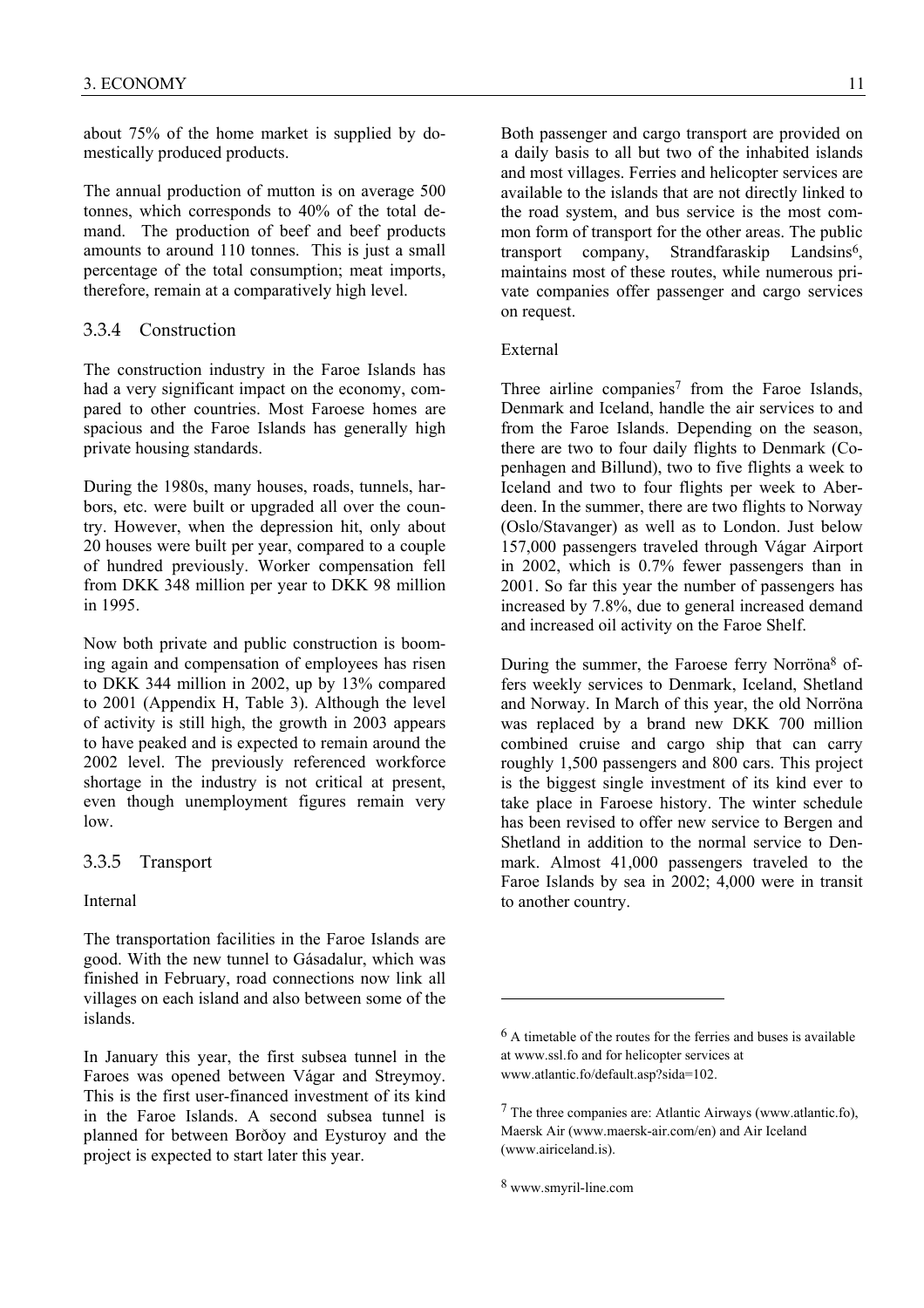One Icelandic and two Faroese freight companies provide cargo carriage to and from the Faroe Islands. The most important routes are to Denmark, Scotland, Norway and Sweden.

The continued availability of transportation links in the future seems good for passengers and cargo alike. Airfare prices have dropped and the route net is under development. The new ferry and expanded travel programs will probably attract more passengers, both Faroese and foreign. Given that oil exploration / exploitation in the Faroe Islands has started, it is likely that the total number of passengers will increase in the coming years.

# 3.3.6 Tourism

For many years, efforts have been made to develop the tourist industry in order to diversify the Faroese economy. Information offices have been set up around the islands and a national tourist council, Ferðaráð Føroya,<sup>9</sup> was established.

The first task for the industry was to market the Faroe Islands as a tourist destination. At the same time, the industry has had to build up a domestic network, designed to service organized tourism. There was and still remains a need to develop products and services.

A few years ago, a goal of 50,000 tourists per year was set. Last year about 44,000 tourists visited the Faroe Islands and it is expected to be about the same this year. About 17,000 of these come to visit family and friends. The direct income effect of the tourism industry was estimated to be about DKK 150 million.

It is unlikely that tourism ever will become a major industry in the Faroe Islands. However, given the progress that has taken place to date and anticipated in the future, tourism will slowly become a more reliable source of income for people throughout the islands.

# 3.3.7 Insurance

On 1 January 1997, the Faroese Parliament passed a new insurance industry law. The monopoly was abolished and a Faroese insurance supervisory body

was appointed. Now, any Faroese company that complies with the statutory requirements may enter the insurance business on the condition that they obtain permission from the Faroese Government.

In 1998, the company, Trygd, re-started its business in housing and car insurance and subsequently expanded into ship insurance. Trygd and the old monopoly incumbent, Tryggingarfelagið Føroyar, are at present the only insurance companies active in the Faroese market.

### 3.3.8 Oil

On 22 December 1992, the Danish Government agreed to transfer the rights to the subsoil mineral resources of the Faroe Islands to the Faroese Government.

On 18 May 1999, the dispute regarding the boundary between the United Kingdom and the Faroe Islands was settled and an agreement, based on the mid-line principle, was reached.

The initial oil exploration phase started in 1994 and since then many firms have been exploring the subsoil. Oil reserves (Foinaven and Schiehallion) have been located in UK territory near the Faroese border.

On 18 November 1997, the Oljufyrisiting10 (Ministry of Petroleum and the Environment) presented a report to the Faroese Parliament concerning hydrocarbon legislation, exploration, exploitation and related fiscal matters. The bill subsequently passed is considered framework legislation and entered into force on 18 March 1998. The report also dealt with such topics as the environment and security.

On 21 April 1999, the Hydrocarbon Tax Act was passed by the Faroese Parliament and on 13 March 2000 an amendment (Special Tax) to the Act was ratified.

 $\overline{a}$ 

<sup>9</sup> www.tourist.fo

<sup>10</sup> www.oms.fo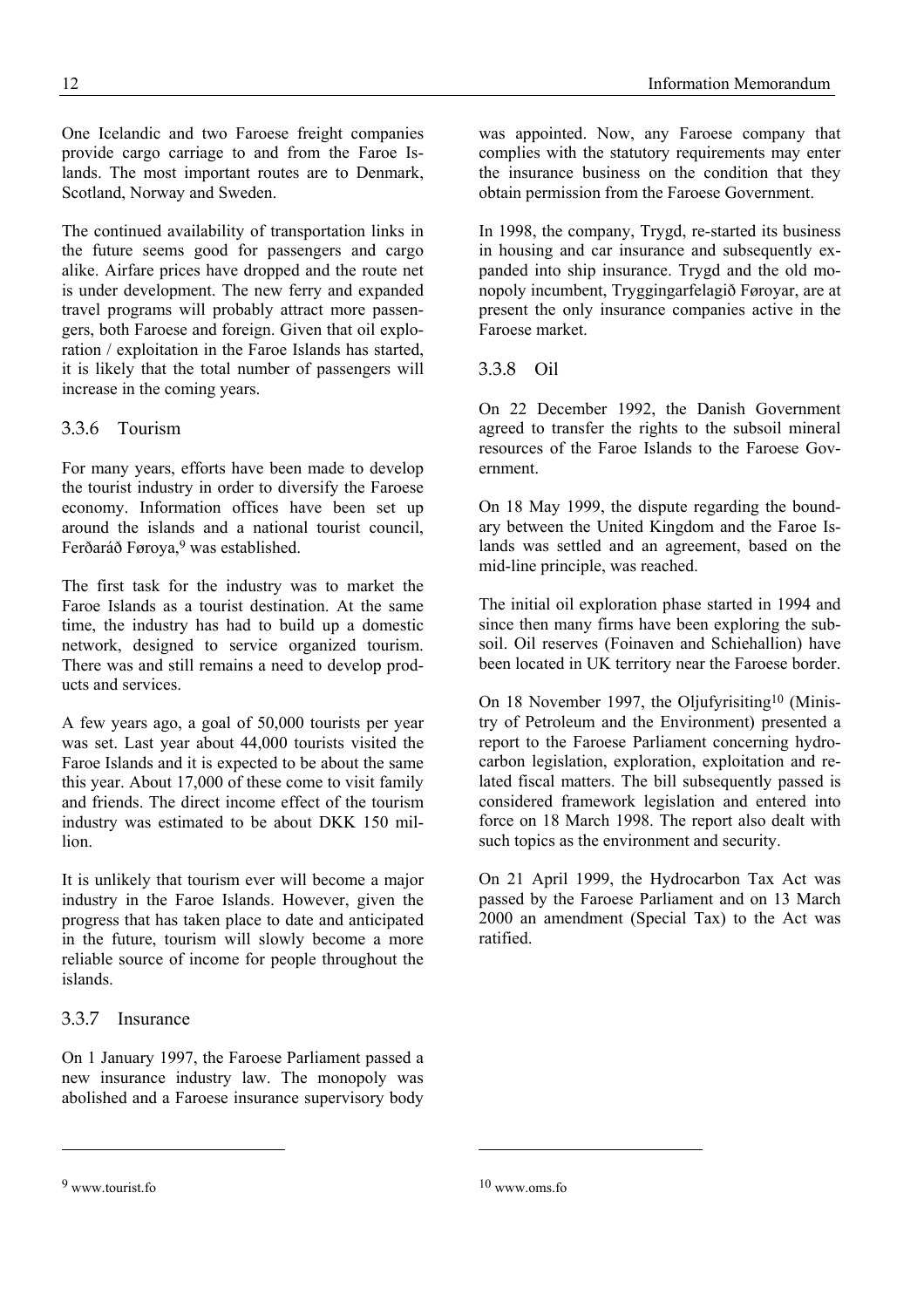

On 17 February 2000, the first licensing round was opened. The area offered for licensing lies to the southeast of the Faroe Islands and covers approximately 14,000  $km^2$ . It is divided into 56 whole blocks and 26 partial blocks. The licensing round closed on 17 May and 17 oil companies submitted 23 applications. On 17 August, seven licenses were awarded to 12 oil companies, organized into five consortia.

Three consortia, represented by Statoil, BP and Amerada Hess, drilled their first wells in the summer of 2001. Statoil concluded their operations on the first of September 2001 with essentially a dry well, as only traces of oil were found. BP finished drilling shortly thereafter. Although some oil was found, it was not of commercial quantities.

The Amerada Hess group then started drilling the *Marjun* well in license area 001. On 19 November 2001, the Ministry of Petroleum and the Environment announced that oil and gas had been found in significant volume, but it was not possible to say if it was enough to start production. Later studies have brought no significant clarification. In the summer of 2003, ENI Agip drilled one well in area 002, but it came up dry. Four wells remain to be drilled before 2006.

The influence of the oil industry is beginning to emerge. Oil companies have established offices in Tórshavn where housing prices jumped in anticipation of potential oil prospects. With time, expectations have become more realistic, the exuberant talk has moderated and circumstances have normalized.

There are also other visible activities apart from oil company initiatives. The offshore base was placed in Runavík and proved reliable and effective during the exploration activities. This has led to and will undoubtedly continue to lead to further activity, both directly and indirectly. So far, the harbor facilities in Runavík have been expanded, and the various companies servicing the oil industry have established a presence there.

The same goes for air transport for the oil industry, which is performed via Vágar Airport. A temporary offshore terminal was built and hosts the helicopter transportation (mostly personnel) that will take place between land and the offshore installations in Faroese waters.

It is hard to estimate the outlook for future activity. The *Marjun* drilling site did not strike oil in the expected sediment and, therefore, the oil companies have had to review their plans. It is still unclear when Amerada Hess will follow up on the promising find they had in 2001.

The seismic and other data obtained from the drilled wells is still being interpreted and it is impossible to predict what will be on the agenda for 2004.

#### 3.3.9 The financial market

Four banks and one investment bank service the financial market in the Faroe Islands. Savings traditionally were deposited in banks, but lately asset management and investment banking have grown in importance. Because there is no securities market yet in the Faroe Islands these investments are made abroad. The industry's domestic assets are loans to businesses, households and the public sector.

The Faroese financial market has experienced much turbulence in the last decade. In 1992 and 1993, huge write-offs were demanded in bank assets. Through the Financing Fund of  $1992$ ,<sup>11</sup> the Faroese government injected new capital into Sjóvinnubankin and Føroya Banki with loans provided by the Danish Government. Altogether, the injection amounted to about DKK 3 billion, resulting in the banks becoming publicly owned.

<sup>11</sup> The Financing Fund's board of directors consists of five members appointed by the Faroese Minister of Finance.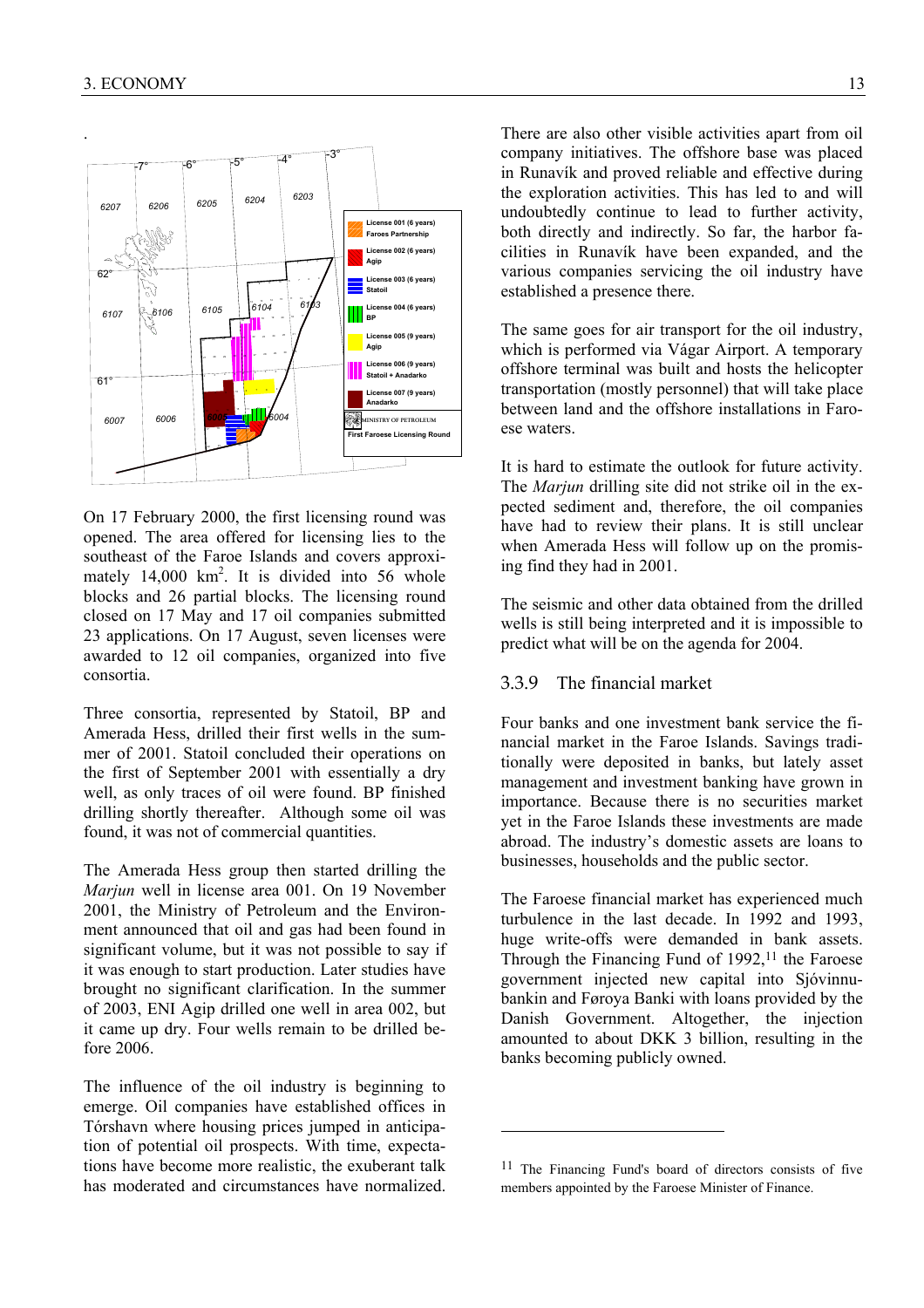Today, the situation has turned around and the financial institutions are well consolidated. The economic upturn has largely limited losses and the reality lecture on healthy business practices offered by the depression has so far yielded good results on the balance sheets. Given the gloomy outlook for the aquaculture industry, the banks in their first-half 2003 financial reports have had to set aside considerable reserves against possible losses for the first time since the early 1990s.

Because of a revision in the banking law, banks and savings banks now compete on equal terms. The law also affords the same conditions for Faroese financial institutions as for Danish financial institutions relative to the Danish Central Bank. This legislation thus enables the Faroese banks to participate in the international capital markets.

Various public financing institutions hold about a 10% share of the total financial assets and play an important role in selected areas of the financial market. The most important are the Føroya Realkreditstovnur (mortgage credit institution financing ships), Húsalánsgrunnurin (mortgage credit institution financing residential houses) and Framtaksgrunnur Føroya (Faroese Business Development Fund, which provides equity capital to Faroese companies).

Plans to establish a Faroese stock market have been under way for some time now. In November 2000, the major players – investors, brokers, issuers and the government authorities – founded a company to establish a stock exchange. The establishment has taken longer than expected, but the outlook now is that an agreement will be made with the Icelandic

Stock Exchange in late 2003 to establish a local market for Faroese securities in the beginning of 2004.

# **3.4 Labour market**

In general, the Faroese labour market<sup>14</sup> is characterized by a relatively large workforce in the fishing sector and the public sector. Unskilled and skilled workers work 40 hours per week, according to agreement. Public employees and office staff work 37-38 hours per week. The holiday law grants five weeks of paid annual leave. Salaried staff receive a holiday allowance of 1.5% of their annual wages in addition to their base salary, while hourly paid workers receive a 12% holiday allowance for every hour worked.

Usually wage negotiations are held every other year and almost all unskilled workers, public employees and shop assistants have their wages adjusted according to negotiated settlements. For skilled labourers and people working in the service trades, the settlements are regarded as guidelines.

Wage negotiations are to be settled this year. Unskilled workers had their wages settled in June after a five-week strike. Wages increased by 4.7% or DKK 4.30 this year. The same increase is scheduled for 2004. The public sector agreements are due to be re-negotiated before 1 October of this year.

Unemployment insurance<sup>15</sup> has been in effect since 1992. Employers and workers each pay 0.75%16 of wage payments to the unemployment compensation program. The unemployment benefit from the insurance program is at maximum 70% of the income earned during the last 12 months before the unemployment occurred. The unemployed worker can stay in the system for 598 days over a period of five years.

A Family Leave Fund was established in June 2001. Employers and workers pay 0.25% of wages to the

l

<sup>12</sup>On 22 March 1993, Den Danske Bank exchanged the major part of its stock in Føroya Banki to the Financing Fund of 1992, in return for 30 percent of the stock in Sjóvinnubankin. A commission investigated the exchange and concluded that the Faroese Government did not have the necessary information and, therefore, had negotiated under false pretences. In an agreement dated 10 June 1998, the Faroese Government received compensation of about DKK 1 billion.

<sup>14</sup> Tables 3 through 5 in Appendix H show a variety of figures concerning the labour market.

<sup>15</sup> www.als.fo

<sup>16</sup> As of 1 September 2003.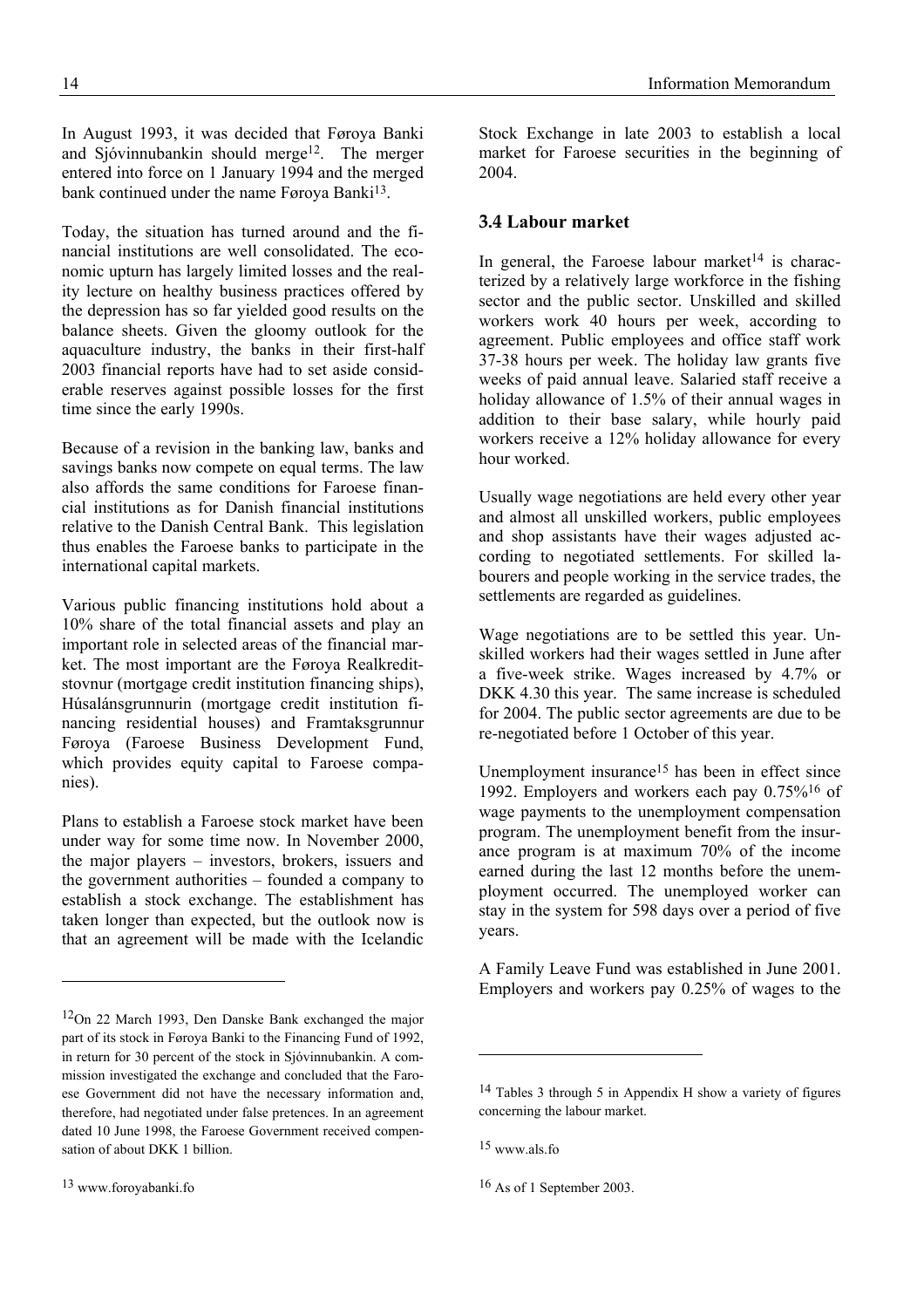fund, which provides for up to six months of paid leave after childbirth.

During the economic crisis of the early 1990s, the Faroe Islands experienced an unemployment rate of around 20%, which is now dramatically lower. The rate gradually fell and is hovering around 3%.

In 2001 and 2002, total wage payments increased by 13.8% and 4.4%, respectively. The wage situation in 2003 was greatly influenced by the 5-week-long strike amongst unskilled workers, but the amount paid over the first six months this year is only 0.5% above the 2002 level.

From 1989 to 1995, the population in the Faroe Islands decreased by 9% from 47,838 to 43,393. The workforce was reduced by 12%. Most moved to Denmark. The net emigration eased the pressure on the unemployment insurance fund and lowered the actual unemployment figures.

| Population in the Farce Islands (end of year) |        |        |        |        |        |        |  |
|-----------------------------------------------|--------|--------|--------|--------|--------|--------|--|
| A <sub>ge</sub>                               | 1989   | 1991   | 1995   | 1997   | 1999   | 2001   |  |
| $0 - 14$                                      | 11,660 | 11,578 | 10,324 | 10,502 | 10,821 | 11,146 |  |
| $15 - 64$                                     | 30,595 | 29,982 | 27,056 | 27,560 | 28,439 | 29,574 |  |
| over 64                                       | 5,585  | 5,734  | 6.013  | 6,228  | 6.149  | 6,276  |  |
| Total                                         | 47,840 | 47.294 | 43,393 | 44.290 | 45,409 | 46,996 |  |

The table above shows that people of working age moved abroad during the crisis, while those of pension age remained. In 1996, the net emigration stopped and the movement pattern reversed to that prior to 1990 – although at a slightly higher rate of immigration.

Because of the emigration in the early 1990s, a relatively large part of the potential Faroese workforce is situated outside the Faroe Islands. This has benefited the Faroese economy as shortages of labour have appeared and still might do so for the future. It is hard to say, however, exactly how many of those located outside will return if their skills become needed.

### **3.5 Prices**

The consumer price index has been revised as of the beginning of 2001. The weights are based on a survey of household consumption from 1998. The old

index used weights from 1972. The year-on-year inflation in 2001 was 0.3% and in 2002 it was 2.4%, which is a relatively modest inflation rate in a boom period. The price level is shown in Appendix H, Table 6.

#### **3.6 Foreign trade**

The Faroe Islands is an independent customs area. Import duties and the rules pertaining to import and export are determined by the Faroese Government. In this respect, the other parts of the Danish Kingdom are considered "foreign".

Over the last ten years, the trade balance has been positive with the exception of year 2000. During the depression, imports plunged while exports remained stable. During the upturn, import and export gradually rose, but the surplus became smaller. Considering the situation in the aquaculture industry, lower prices for fish in general and large imports of vessels<sup>17</sup>, the outlook is that 2003 will end in the red.

Around 97% of the registered export is in fish products. The import is widely spread between ordinary consumer goods, goods for production and investment goods. In 2002, 80% of the export and 63% of the import was with EU countries. Outside the EU, Norway is the main business partner. (See Appendix E, Table 2.)

When the Faroe Islands declined membership in the Common Market in 1974, a trade agreement was concluded instead. The trade agreement was fundamentally a free trade agreement and as such reported to GATT by the EU. As a condition of the 1991 trade agreement, the Faroe Islands in 1993 implemented a value-added tax regime and excise duties replaced the fiscal import duties. The value-added tax now stands at 25%.

At the end of 1998, a new agreement was concluded between the Faroese Government and the EU, invalidating the following sections of the trade agreement: price arrangements, reference ceilings for export, restrictions on salmon, statistics control and other product specific agreements. Thus, some 95- 97% of all Faroese exports are listed as free trade.

<sup>&</sup>lt;sup>17</sup> The new Norröna alone will pull around DKK 700 million in the negative direction.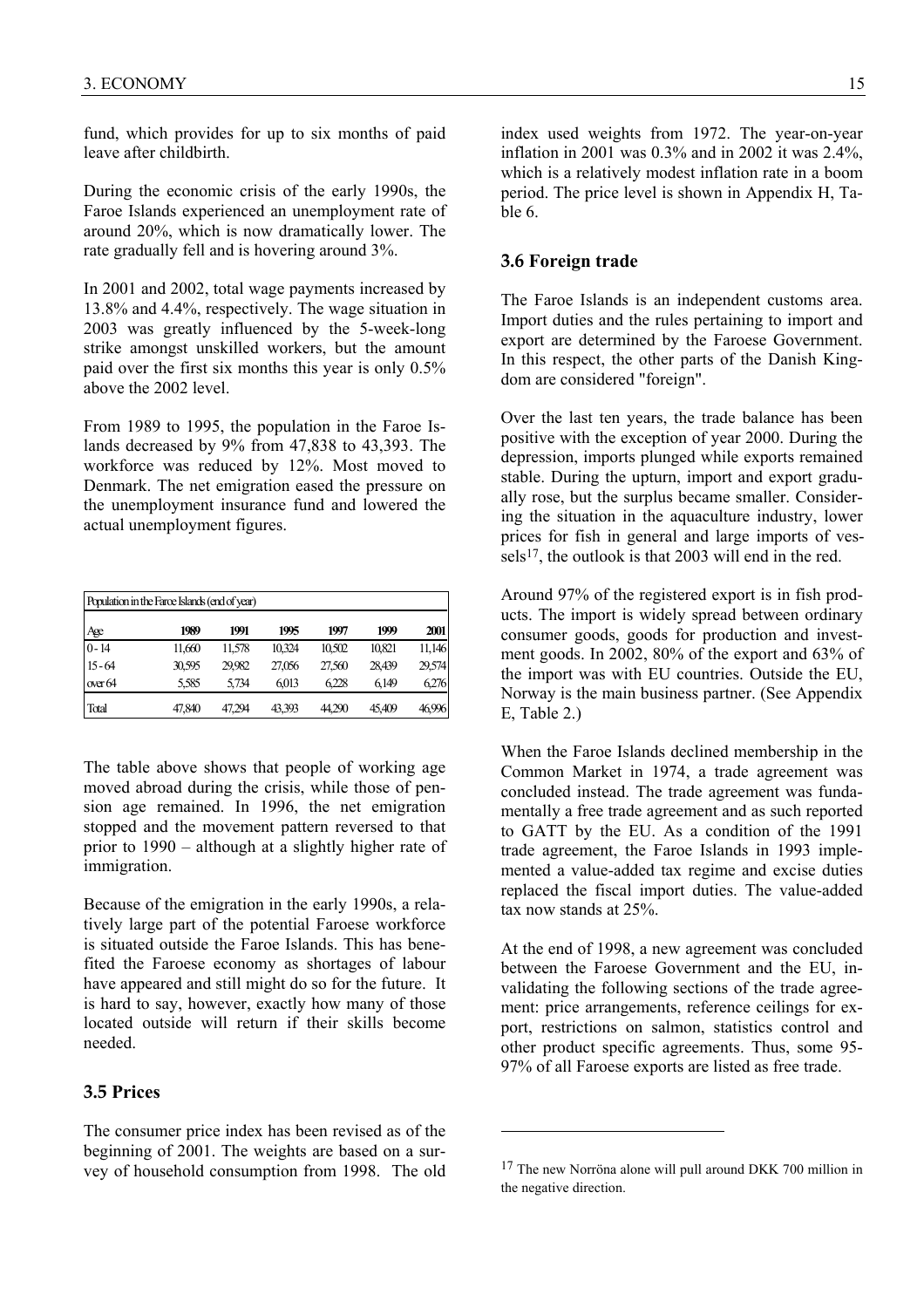The Faroe Islands also has free trade agreements with Norway, Iceland, Switzerland, Estonia and Poland. The trade with the rest of the world is based on WTO regulations.

# **3.7 The balance of payments (BoP)**

The Faroe Islands has had a National Account / BoP compilation since 1964. The quality of the compilation has been questioned over the years and currently there is a new "flow" compilation system being developed.

From the early 1970s to the beginning of the 1990s, there was a deficit and in the latter years a very large deficit in the BoP. In 1990, the foreign net debt had accumulated to DKK 8,533 million, corresponding to DKK 176,000 per inhabitant.

This picture changed significantly beginning in the early 1990s. During the ten years from 1992 through 2001, the surplus in the BoP was more than DKK 800 million or 13% of GDP on average per year (Appendix E, Table 1). Because of the big surpluses since 1993, the net debt has turned into net assets of about DKK 2,000 million in 2001. (See Appendix F, Table 2.)

For 2002, it is estimated that the BoP has fallen below DKK 800 million, mostly because of the reduction in the transfer subsidy from Denmark. This downward spiral is likely to continue through 2003, as it is anticipated that the trade balance will go into deficit.

# **3.8 Adapting to the international economic environment**

The Faroese economy is very open, as the export and import of goods and services are about 49% of GDP. It is painfully obvious that changes in the international economy have a larger impact on the Faroese economy than most other countries. It is, therefore, essential for the Faroe Islands to be able to adapt to the exigencies thrust upon the country from outside.

| <b>Imports and exports</b>              |      |      |      |      |      |      |  |
|-----------------------------------------|------|------|------|------|------|------|--|
| of goods and services in percent of GDP |      |      |      |      |      |      |  |
|                                         | 1995 | 1997 | 1999 | 2000 | 2001 | 2002 |  |
| <b>Export</b>                           | 45 1 | 48.7 | 50.4 | 52.1 | 44.9 | 39.7 |  |
| Import                                  | 44 R | 48.9 | 544  | 61 1 | 43.6 |      |  |

In order to encourage Faroese businesses to respond effectively to international competition and to attract direct foreign investment, some important trade and industry legislation has been put into force. Accounting procedure legislation governing the various types of limited liability companies, as well as legislation regulating the accounting industry, entered into force in 1994.

One important change in the Companies Act is the requirement for companies to hold more equity capital, placing greater risk upon the owners. Companies now can be listed as either public limited liability companies with a share capital of minimum DKK 500,000 or as private limited liability companies with a share capital of minimum DKK 80,000.

The act regarding accounting procedures contains regulations governing the accounting principles to be employed, and requires that the accounts of all limited liability companies be available to the public. This regulation ensures that those who invest money and give loans can have better insight into the activities of a business and make it easier to compare a specific business with others of the same kind.

Government authorities, in co-operation with employer associations, are continuously trying to attract foreign investment to the Faroe Islands by sending out material and providing information services<sup>18</sup>. Apart from oil exploration-related industries, the impact has been limited.

18 www.trade.fo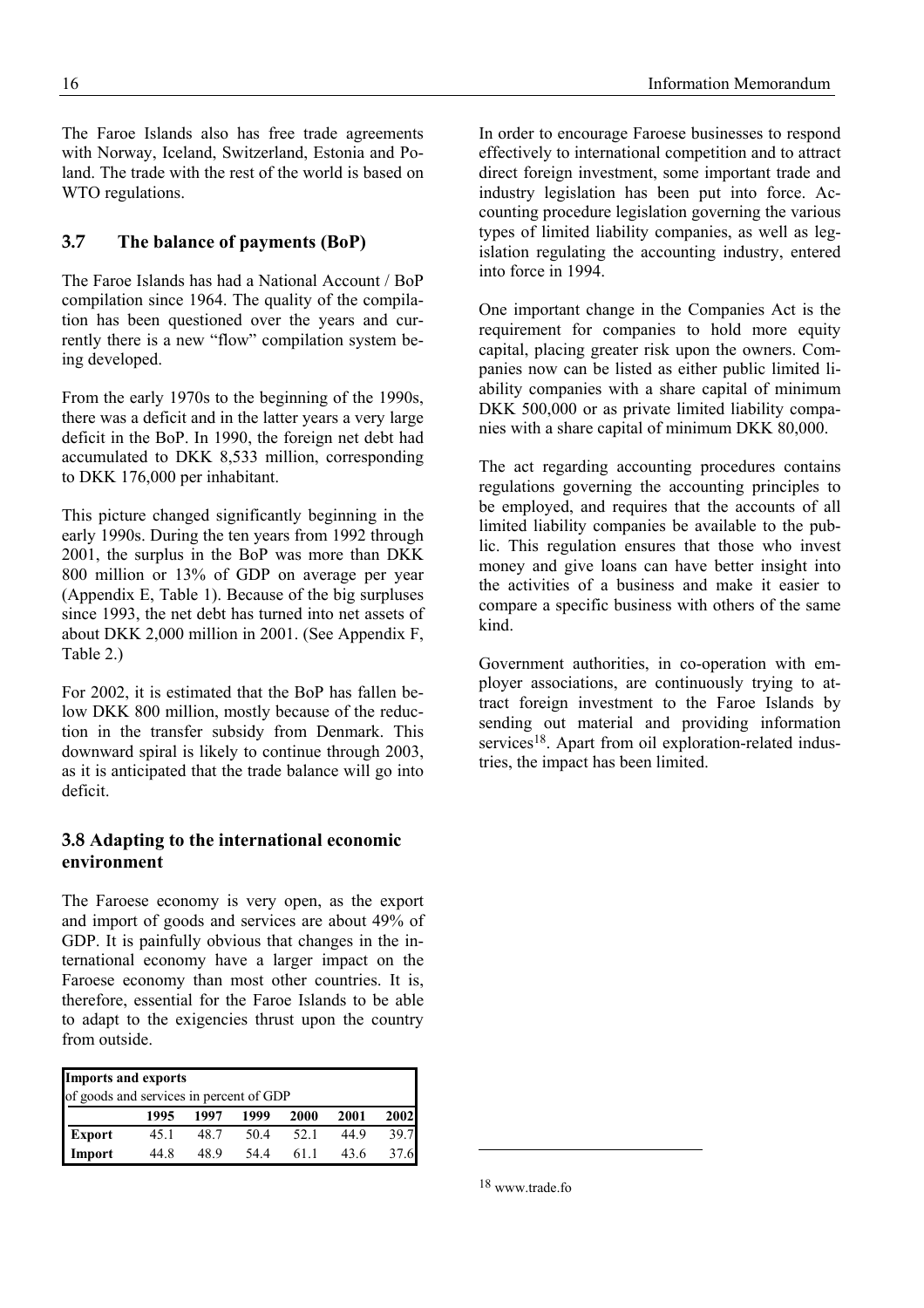#### 4. PUBLIC FINANCE

#### **4.1 Financial system**

The annual budget is presented to the Faroese Parliament before October and must be approved before 1 January of the following year. In practice, approval occurs before Christmas.

Beginning with the 1991 fiscal year, the Budget Act was considerably changed compared to preceding years in order to obtain a better governing instrument. Blanket approvals for government investments and certain other expenditures are not permitted. Instead, government investments and other expenditures have to be approved in the budget for the year in question.

The accounts and bookkeeping of the government exchequer are audited by an audit department, as well as by an external chartered accountant. Once audited, the books are passed on to a committee, consisting of members selected by the Faroese Parliament, which is responsible for the finances of the government.

The government Treasury introduced a new accounting system in 1997. Supporting documentation is required to a much higher degree than previously. This makes it easier to track and monitor the government's income and expenses.

# **4.2 Public income**

The Faroese Government fixes and collects duties, taxes, income taxes, customs duties, production and vehicle taxes, whereas municipal government income derives mainly from income taxes.

Two classes of income are defined: wage income, etc. is defined as A-income while business income, etc. is defined as B-income.

#### 4.2.1 A-income

A-income has to be transferred to an account in a financial institution, post giro or the exchequer. Upon receipt of an individual's wages from an employer, the receiving bank automatically deducts and transfers the appropriate withholding tax to the exchequer via the Customs and Tax Administration

centralized tax system. Each tax payment is calculated based on the income up to the date of the latest wage payment, converted into annual income. Adjustments are made after the close of each year; excess tax is refunded, extra tax owed is collected.

The highest tax rate (government and municipality combined) is between 53 and 60%19, although the tax ceiling is 50%, excluding payments of about two percent to different funds.

Income tax levied by the Tax Administration is calculated on a sliding scale, thus with various allowances the highest marginal rate at present is 37%.

A gross tax system was introduced in 1997. This means that instead of providing for tax deductions, specific subsidies are allowed to compensate for certain expenses.

Municipal taxes are assessed using the same calculation of income as that of the Tax Administration, except that a flat tax rate is used. The economic situations of the municipalities differ greatly and for the year 2002 municipal taxes ranged from 13 to 23%. On average, the tax is 19%.

#### 4.2.2 B-income

l

 $\mathcal{L}_\mathcal{L} = \mathcal{L}_\mathcal{L} = \mathcal{L}_\mathcal{L} = \mathcal{L}_\mathcal{L} = \mathcal{L}_\mathcal{L} = \mathcal{L}_\mathcal{L} = \mathcal{L}_\mathcal{L} = \mathcal{L}_\mathcal{L} = \mathcal{L}_\mathcal{L} = \mathcal{L}_\mathcal{L} = \mathcal{L}_\mathcal{L} = \mathcal{L}_\mathcal{L} = \mathcal{L}_\mathcal{L} = \mathcal{L}_\mathcal{L} = \mathcal{L}_\mathcal{L} = \mathcal{L}_\mathcal{L} = \mathcal{L}_\mathcal{L}$ 

B-income is based on a business' annual accounts and is, therefore, collected by the Treasury the year after the accounting year.

Corporate taxes before 1999 were 27%, but were lowered to 20%, except for companies in the oil industry. The tax rate for these companies remains at 27%. Of the tax amounts, 62% is paid to the national treasury, and the remaining 38% to the local municipal authorities.

<sup>&</sup>lt;sup>19</sup> Depending upon which municipality one resides.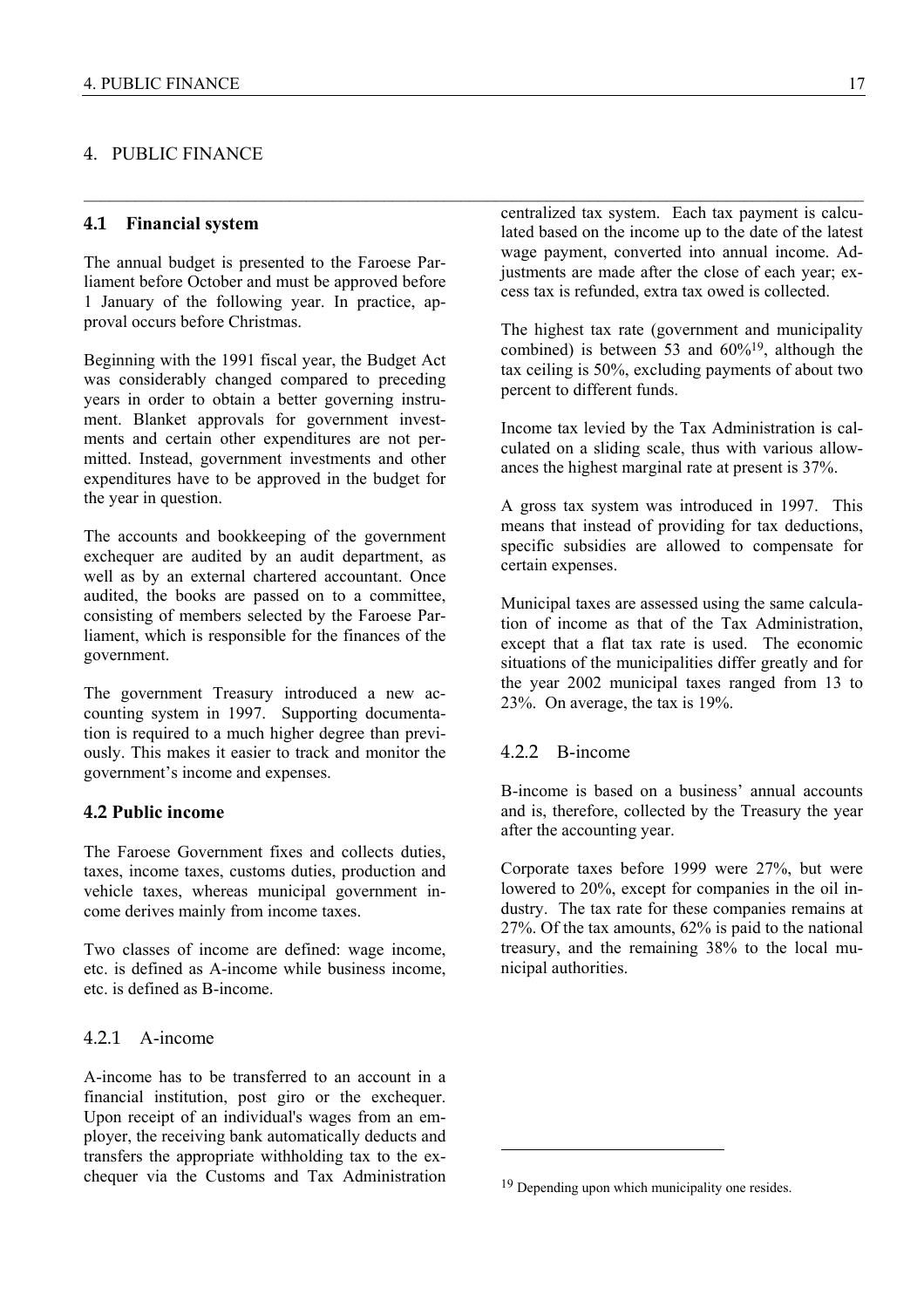Interest on deposits in Faroese banks and savings banks is not included in the income subject to income tax. Instead, a yearly tax of 35% of the interest is deducted from the interest payment by the financial institutions and transferred to the Treasury. Interest derived from Faroese bonds is also taxed at 35%. From 2001 onwards, all income from securities (interest, dividends and capital gains) are taxed at 35%. There is no property or wealth tax.

Because of the trade agreement (1 January 1992) with the EU, the Faroese Customs Act is based on the international Customs Cooperation Council's (CCC) Harmonized Commodity Description and Coding System and customs duties are based on the EU GATT rates. The agreement was replaced by a new agreement in January 1997. In addition, the fiscal duties levied on imports were replaced by a value-added tax (VAT) and excise duties on some consumption items.

From 1994, the corporations that do not pay VAT, for example banks and insurance companies, have to pay a five percent tax on total paid wages.

# **4.3 Public expenditure**

The distribution of government expenditure for different items follows the new budgeting procedures and shows the actual financial outlays (Appendix H, Table 1). Investments in large assets are financed largely by current provisions and are booked immediately as expensed in the appropriate fiscal year.

There are exceptions to this rule, however. Lately, a new procedure has emerged wherein public limited companies are created to operate and manage public services and large, public construction projects, etc. This has been the case for Faroese Telecom, the newly-opened subsea tunnel between Vágar and Streymoy, etc.

The composition of expenditures has changed since the early 1990s. Expenditure to the fishing industry has fallen considerably since 1991 due to the change in subsidies to the industry (confer Section 3.2). The policy is to emphasize the need for the industry to be cost efficient and independent of public funds.

As can be seen under, "Other industrial purposes", outlays for effective guarantees have been massive historically. In 1991, private guarantees amounted to

DKK 557 million. Outlays from 1999 and onward have been at a minimum and the public guaranteed debt is decreasing. In 2002, it was only DKK 167 million, DKK 834 million less than in 1995. (See Appendix B, Table 2.)

Outlays were mainly in high-risk areas such as fishing vessels and fish processing, but also transport and municipal institutions. In 2000, all effective guarantees of DKK 15 million were for fishing vessels.

The interest line item in the budget increased as the public sector took over a greater part of the private debt during the depression. (See Appendix F, Table 2; Appendix H, Table 1.) In 1995, interest was 16% of the total budget, but after the debt agreement with Denmark in 1998, interest payments were halved.

The most significant expenditures in the budget are social welfare services, which account for over onethird of the total.

# **4.4 Payments from Denmark**

In addition to tax revenues, public expenditure in the Faroe Islands is also financed by the Danish Government. Beginning with fiscal year 1988, most of the grant subsidy from the Danish Government is in the form of a general block grant (Appendix H, Table 1). In addition to the general grant, the Danish Government spends some DKK 280 million directly in the Faroe Islands to cover joint matters, mainly for public order and judicial administration.

The Danish block grant for 1999, 2000 and 2001 was fixed in real terms and has been so since 1995. The grant for 2002 was reduced by DKK 356 million to DKK 642 million partly in relation to the official transfer of public education to the Faroese authorities. The Faroese and the Danish Governments have agreed that the grant will be fixed in real terms at DKK 630 million per year from 2003 till 2006. Any further takeover of executive areas pursuant to the Home Rule Act, will precipitate further cuts in the block grant.

# **4.5 Foreign debt**

On 31 December 2002, the total debt of the Faroese Treasury amounted to DKK 4,412 million, of which DKK 111 million was internal debt and DKK 4,301 million was external.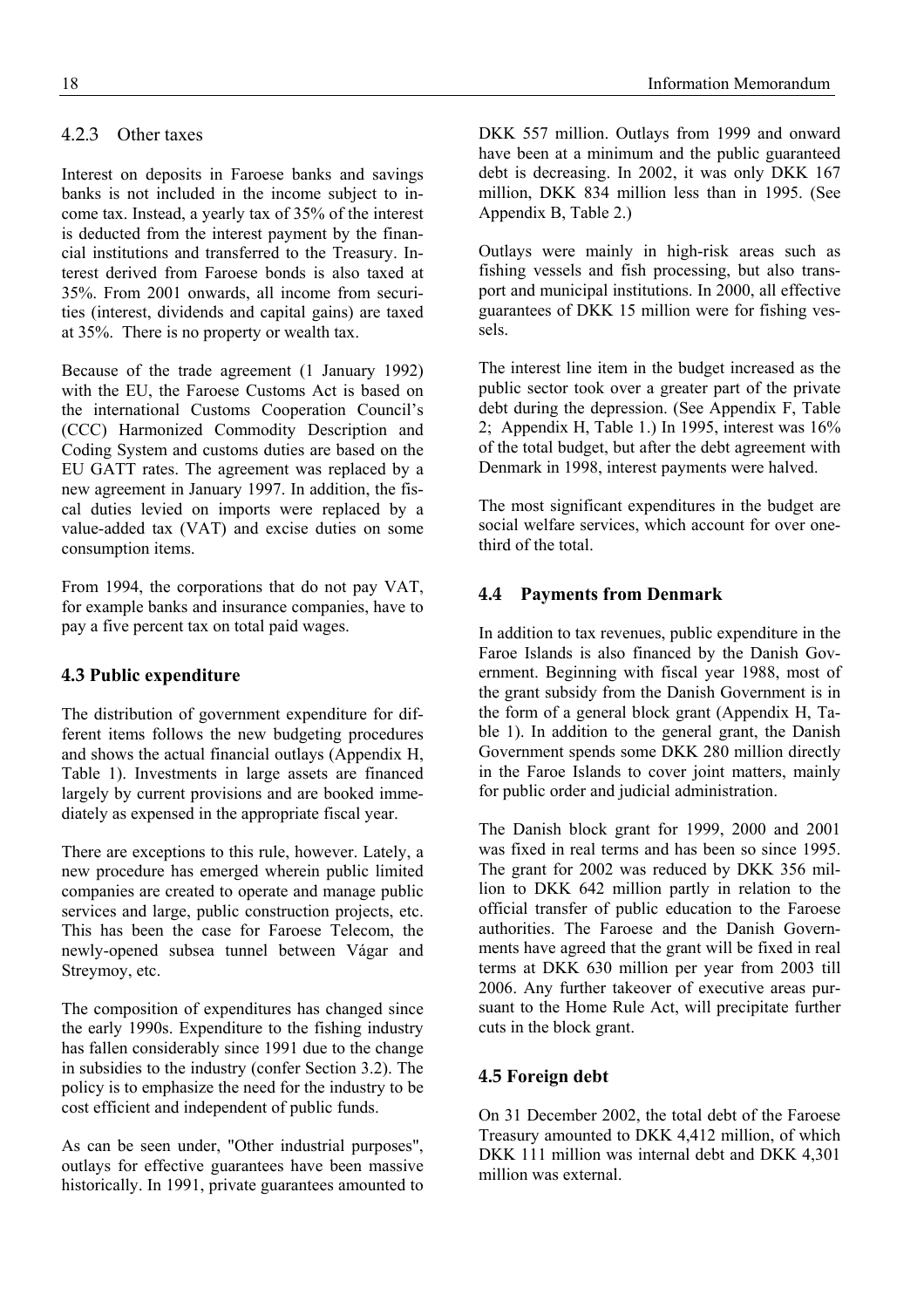From 1992 to 1997, the debt to the Kingdom of Denmark increased from DKK 500 million to DKK 5,594 million. According to the agreements with the Danish Government, the Faroese Government injected DKK 2,500 million into the Financing Fund of 199220 and rearranged foreign debt elsewhere with loans from the Danish Government (Appendix A, Table 1; Appendix F, Tables 1 and 3).

According to the agreements with the Danish Government, Faroese budget deficits would not be financed by the Danish Government, but by the Faroese Government. In December 1994, the Faroese Government for the first time issued bonds for public sale. In addition to meeting the liquidity demands of the Treasury, the aim was also to create a bond market in the Faroe Islands. This would give the Faroese population an additional opportunity to place extra liquidity and work as a credit rating for the Faroese Government. The bonds are so far registered with the Danish Securities Centre and quoted on the Copenhagen Stock Exchange.

On 10 June 1998, the Faroese and the Danish Governments entered into an agreement on government debt. The repayment regime agree upon was based on the settlement reached in connection with the banking crisis, the anticipated development of the Faroese economy in the future and the possibility of hydrocarbon exploitation in Faroese waters.

A long-term settlement was reached, containing these premises: 1) the total debt of the Treasury to the Kingdom of Denmark was devalued by DKK 900 million; 2) DKK 500 million was converted to an interest free loan without any repayment requirements (if hydrocarbon exploitation is not initiated within twenty years, the debt will be forgiven); 3) the remaining debt, with a nominal value of DKK 4,023 million, shall be repaid via a twenty-year annuity with yearly payments of DKK 323 million.

#### **4.6 The municipalities**

l

The Faroe Islands at present have 47 municipal councils, which vary in size and population from 20 to 18,000 inhabitants. Some of them have a debt of DKK 90,000 per inhabitant while others have modest or no debt at all. For those who have large debts,

interest and installments are a large part of the municipal budget.

The temporary debt solidarity agreement of 1995 expired in 2001 and was replaced by individual solutions. Some of the municipalities needed assistance from the "Municipalities Loan and Guarantee Fund"21. Twelve municipalities co-operated in a refinancing plan in 2000 with a five-year loan from FKI, a special loan association with a guarantee from the above-mentioned fund.

In 1995, the Faroese Government set up a committee to make a proposal for a new municipal system and the report was published in 1998. It recommended a system of 7 to 9 municipalities with clearer distinctions between the national government and the local municipalities.

There has been much discussion following the report and the view on merging municipalities is controversial, but sentiments seem to be moderating. Two municipalities, for example, merged in 2000 and others have decided to follow.

The long-term goals for creating larger municipal areas are to provide a basis for decentralizing public administration and to strengthen local government.

<sup>20</sup> Founded with the purpose to restructure the banks.

<sup>21</sup> A fund was set up into which one percent of the municipal councils' tax income from 1994 to 1996 was paid. In 1996, the fund had on deposit from the municipalities DKK 98 million and loans outstanding of DKK 14 million.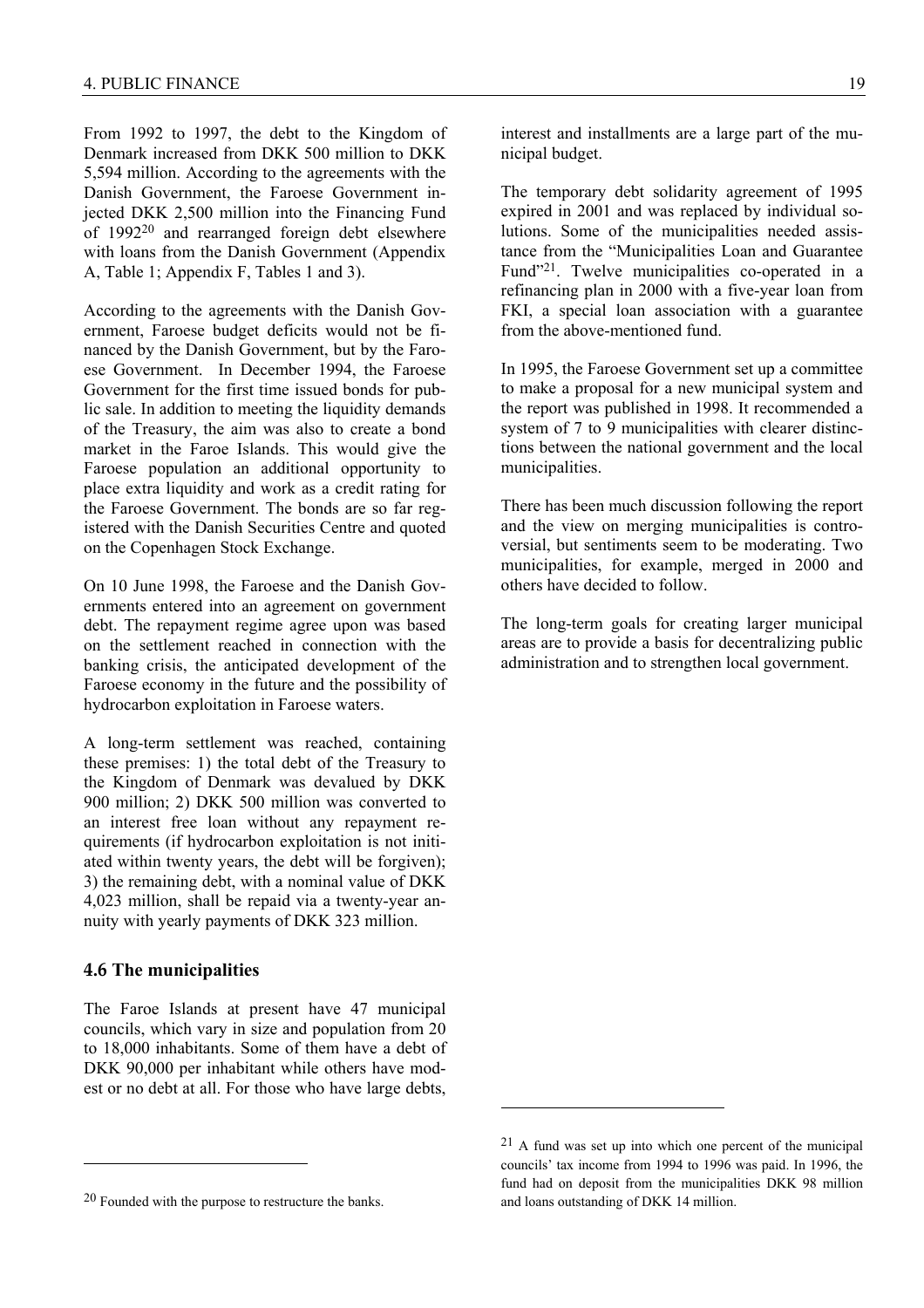# 5. CURRENT ECONOMIC DEVELOPMENT

The Faroese economy is still on a relative highgrowth track, but growth rates close to and beyond two digits are history  $-$  at least temporarily. The over all activity in the economy is still high, but as growth stagnates the signs of overheating become less visible.

After the depression, growth picked up in 1995, with a real GDP increase of about 5%. This continued in 2001 where the growth was estimated to be around 7%, but growth in 2002 was estimated to be a little lower around 5%.

The compensation of employees increased around 10% each of the last years prior to 2003 and the trade balance is now approaching a deficit, mainly due to the import of ships and the expected downturn in the export of farmed fish.

# **5.1 The development in the credit system**

After the capital injection into Føroya Banki in 1993, the credit system stabilized. The banks have had solid profits over the years. Føroya Sparikassi<sup>22</sup> had an after tax profit of DKK 57 million in 2001 and DKK 61 million in 2002. Net capital is now 877 million for a solvency ratio of 22%. Føroya Banki had a profit<sup>23</sup> of DKK 168 million in 2001 and DKK 146 million in 2002. Net capital is now DKK 1,492 million, which corresponds to a solvency ratio of 47%.

Such profit taking has come to a halt in 2003 and for the first half of 2003 the picture is reversed. To offset the slump in the sea farming industry, both banks set aside provisions for anticipated bad debts and thus are reporting deficits; Føroya Sparikassi with DKK 67 million and Føroya Banki with DKK 23 million. The other two banks Norðoya Sparikassi<sup>24</sup>

and Suðuroyar Sparikassi<sup>25</sup> are not involved with financing this industry and both showed positive results halfway through 2003.

# **5.2 The Government cash flow budget**

 $\mathcal{L}_\mathcal{L} = \{ \mathcal{L}_\mathcal{L} = \{ \mathcal{L}_\mathcal{L} = \{ \mathcal{L}_\mathcal{L} = \{ \mathcal{L}_\mathcal{L} = \{ \mathcal{L}_\mathcal{L} = \{ \mathcal{L}_\mathcal{L} = \{ \mathcal{L}_\mathcal{L} = \{ \mathcal{L}_\mathcal{L} = \{ \mathcal{L}_\mathcal{L} = \{ \mathcal{L}_\mathcal{L} = \{ \mathcal{L}_\mathcal{L} = \{ \mathcal{L}_\mathcal{L} = \{ \mathcal{L}_\mathcal{L} = \{ \mathcal{L}_\mathcal{$ 

The Government account showed a surplus of DKK 197 million in 2002, compared to DKK 697 million in 2001. Although this is only less than a third of the previous year's surplus, this is slightly better than budgeted. The better than expected result was mainly caused by lower interest rates on debt and higher income from assets. Income tax revenue was lower, but higher income from VAT compensated for this.

Since 1997, the budget has also contained profit transfers from Føroya Banki, but it is not likely there will be any contribution this year.

The budgeted surplus for 2003 was set at DKK 240 million, but this figure is not expected to be consistent with the final result, mainly due to lower tax revenue. The repayments and interest on loans in 2002 are DKK 338 million, and these are to be financed by budget surplus and liquidity (Appendix A, Table 2).

# 5.2.1 Revenue

Economic growth increased the level of public income dramatically both in 2000 and 2001, where the growth was around 10 percent. Beginning in 2002, tax revenue income began to stagnate and this tendency has continued through 2003 partly due to lower taxation. Growth in income from VAT is also falling because of lower economic growth.

Income in the near future will be very much dependant on the level of activity, which again is influenced by the size of export and prices. The Danish grant is frozen, but if the Faroese Government is going to take over additional areas of administrative control this will cause further reductions.

l

<sup>22</sup> www.sparikassin.fo

<sup>23</sup> Includes carry-back of DKK 171 and DKK 25 million of former depreciation, respectively.

<sup>25</sup> www.sparsu.fo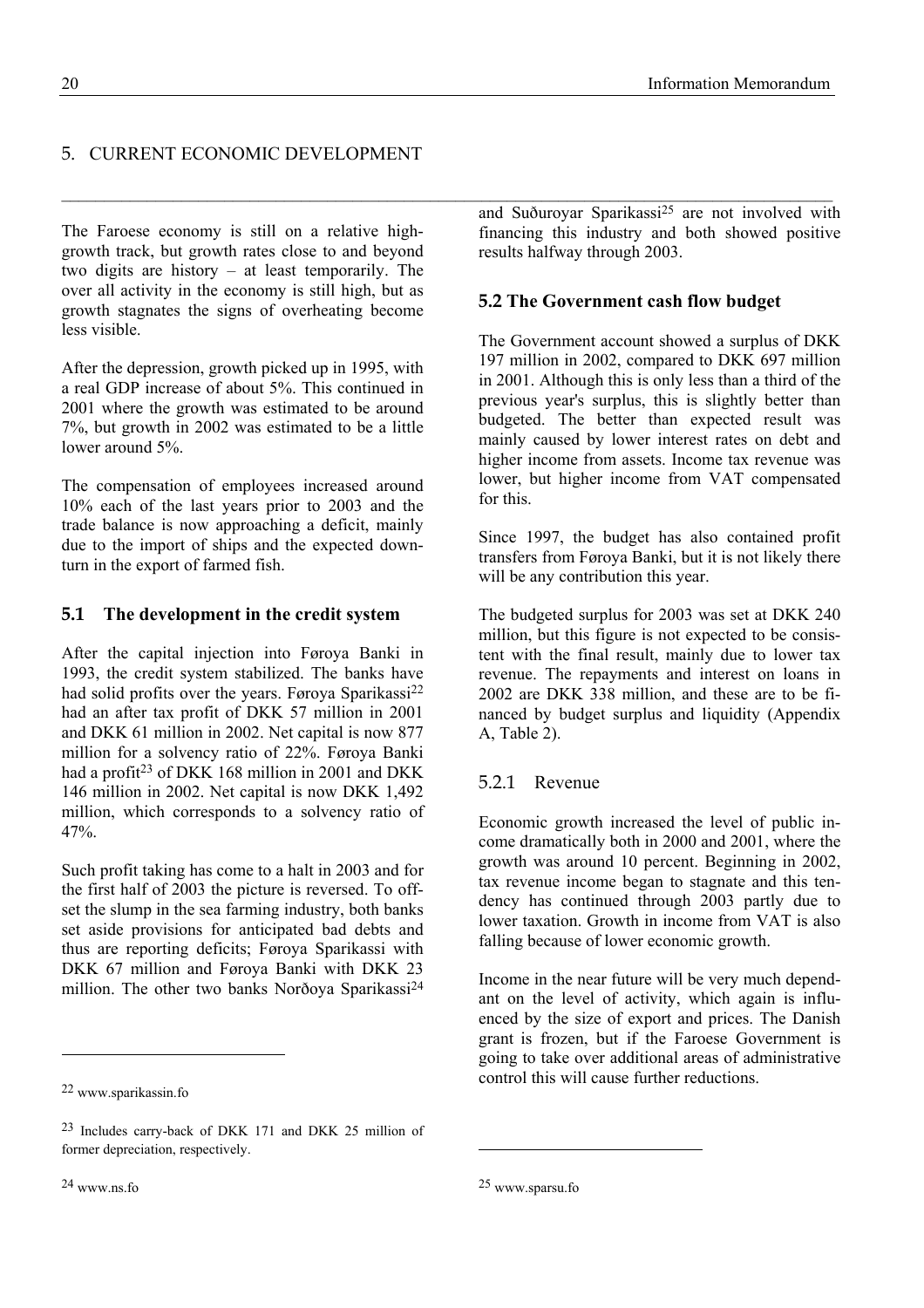#### 5.2.2 Expenditures

From 1989 to 1997<sup>26</sup> total expenses decreased every year even with growing interest expense. In 1998, expenses also dropped due to lower interest payments27 and the abolition of the capital subsidies. In 1999, expenses started to increase and the general increase per year was about 5%. In 2001 and 2002, expenses jumped to about 9% and the level seems to be holding in 2003 (Appendix H, Table 1).

Almost half of the expenses in the budget are wages. According to agreement, wage raises in 2002 increased expenses by more than DKK 60 million and judging from the private agreements already concluded, it is expected to be at least as much in 2003.

#### **5.3 Policy**

l

The current economic policy is expansive. The Government has been reluctant to restrict public spending and supported expansion through tax cuts, investments and expenditures. The expenditures are mainly in infrastructure, social welfare, health care and administration. For 2003, however, the Government has set a goal to cut expenses by 1%.

The Government has been working on privatizing some of the publicly owned companies to finance the reduction of debt and to help launch the expected Faroese stock exchange. Atlantic Airways, Faroese Telecom and some companies owned by the Business Development Fund are amongst the candidates.

## **5.4 The balance of payments**

Since 1993, the BoP has been positive with a consequent decrease in the net foreign debt. The main reasons have been a surplus in trade, the Danish grant, lower interest payments and wage transfers from Faroese working in foreign countries.

In the year 2000, however, the trade balance was in deficit. The current account still shows a big surplus, yet at a lower level. The trade balance is going to be negative in 2003 as well, but the BoP will more than likely remain positive.

#### **5.5 Summary**

The Faroe Islands has a history of cyclical booms and busts. In the 1980s the economy became overheated because of subsidies, over-investment, poor political management, etc. This led to general overconsumption, of which much was financed by foreign loans.

When a down turn in the fishing industry emerged in the late 1980s, much of the industry went bankrupt and the repercussions affected the entire economy. A banking crisis was precipitated by liquidity shortages and as income fell, the Faroese Government had to tighten fiscal policy. This resulted in falling demand and, consequently, considerable economic decline.

The turning point came in the mid-1990s when catches and, later, prices increased. Improved general competitiveness and a pick up in private consumption and investment, became the drivers of an amazing economic recovery.

Since 1998 the economy has boomed again, thanks to developments in the fishing sector and the aquaculture industry, private and public consumption and a growth in investments. Unemployment has fallen from 20% to below 3% in 2003, despite net immigration of the workforce, which before had left the Islands.

#### **5.6 Outlook**

The outlook for the Faroe Islands is mixed. As the economy shifts into lower gear, the consequences are two-fold. The signs of economic overheating and the subsequent risks are disappearing. This should keep the BoP positive because consumption and investment will decrease. On the other hand, the public budget surplus and the BoP will be threatened and worsened by the current crisis in aquaculture, the cut in the Danish grant and possible further cuts in public expenditures.

The Government needs to establish control over public expenditures and take steps to maintain the

<sup>26</sup> Assuming exception of the capital injections into the banks in 1992 and 1993.

<sup>27</sup> The lower interest payments were a result of the agreement of 10 June 1998 with the Danish Government. The agreement lowered the interest rate and the repayments.